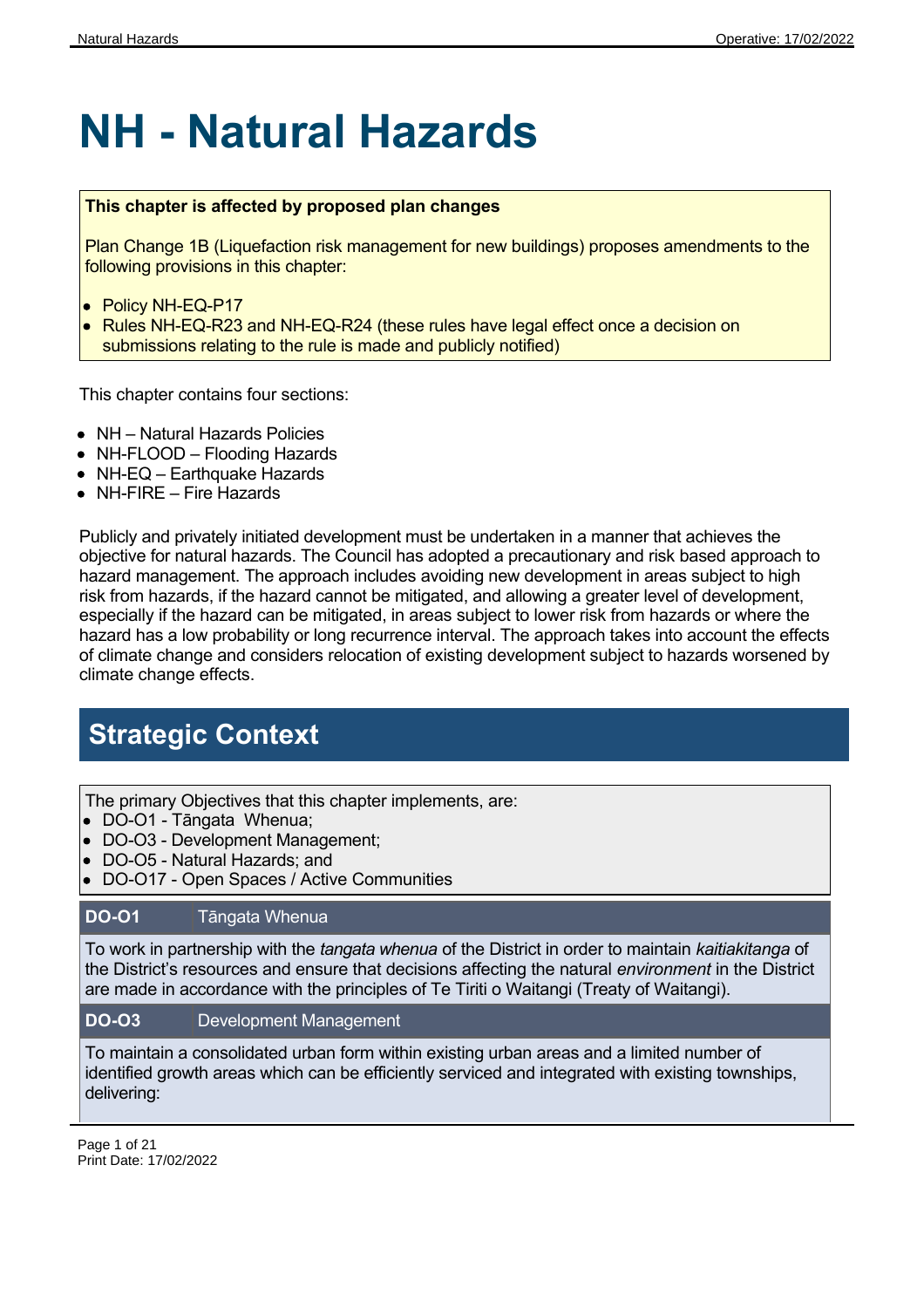- 1. urban areas which maximise the efficient end use of energy and integration with infrastructure;
- 2. a variety of living and working areas in a manner which reinforces the function and vitality of centres;
- 3. resilient communities where development does not result in an increase in risk to life or severity of damage to property from natural hazard events;
- 4. higher residential densities in locations that are close to centres and public open spaces, with good access to public transport;
- 5. management of development in areas of special character or amenity so as to maintain, and where practicable, enhance those special values;
- 6. sustainable natural processes including freshwater systems, areas characterised by the productive potential of the land, ecological integrity, identified landscapes and features, and other places of significant natural amenity;
- 7. an adequate supply of housing and areas for business/employment to meet the needs of the District's anticipated population which is provided at a rate and in a manner that can be sustained within the finite carrying capacity of the District; and
- 8. management of the location and effects of potentially incompatible land uses including any interface between such uses.

### **DO-O5**  Natural Hazards

To ensure the safety and resilience of people and communities by avoiding exposure to increased levels of risk from natural hazards, while recognising the importance of natural processes and systems.

### **DO-O17** Open Spaces / Active Communities

To have a rich and diverse network of *open space* areas that:

- 1. is developed, used and maintained in a manner that does not give rise to significant adverse *effect*s on the natural and physical *environment*;
- 2. protects the District's cultural, ecological and *amenity values*, while allowing for the enhancement of the quality of *open space* areas;
- 3. supports the identity, health, cohesion and resilience of the District's communities; and
- 4. ensures that the present and future recreational and *open space* needs of the District are met.

The rules in this chapter apply to all land and activities in all *zones* unless otherwise specified. Provisions in other chapters of the Plan may also be relevant.

### **Policies - Natural Hazards**

These policies apply to all natural hazards (excluding coastal hazards) in addition to more specific policies in this chapter. There are no particular rules aligned with the general policies, rather the rules that follow in subsequent sections of this chapter give effect to those specific policies.

The extent of flooding and *seismic hazards* will be identified on the District Plan Maps.

**Note:** The extent of flood and seismic hazard areas has been modelled to identify development control areas, which are identified on the District Plan Maps to provide certainty to property owners. The identification of natural hazards is an ongoing activity carried out by District and Regional Councils as part of the monitoring of the environment. As more research is undertaken and the information about natural hazards changes, new hazard areas may be identified and

Page 2 of 21 Print Date: 17/02/2022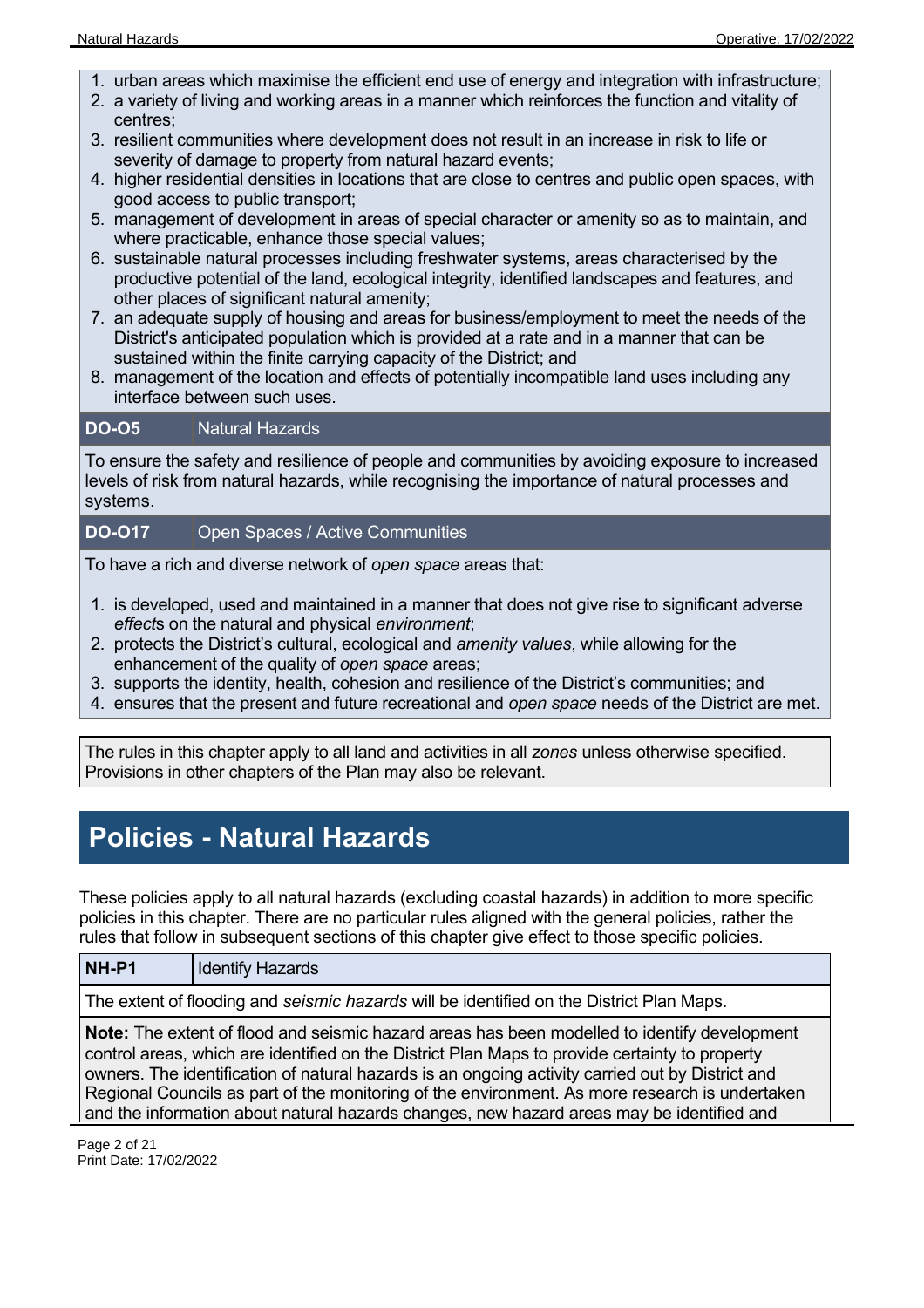| existing areas refined. This redefined information may be shown on the Council's GIS system.<br>Although the GIS maps are not used to determine status under the District Plan, they are useful for<br>the most up to date flood hazard information and may be used under Section 106 of the RMA or<br>the Building Act.                                                |                                                                                                                                                                                                                                                               |  |  |  |  |  |
|-------------------------------------------------------------------------------------------------------------------------------------------------------------------------------------------------------------------------------------------------------------------------------------------------------------------------------------------------------------------------|---------------------------------------------------------------------------------------------------------------------------------------------------------------------------------------------------------------------------------------------------------------|--|--|--|--|--|
| <b>NH-P2</b>                                                                                                                                                                                                                                                                                                                                                            | <b>Risk Based Approach</b>                                                                                                                                                                                                                                    |  |  |  |  |  |
|                                                                                                                                                                                                                                                                                                                                                                         | A risk based, all hazards approach will be taken to subdivision, land use, and development within<br>areas subject to the following natural hazards:                                                                                                          |  |  |  |  |  |
| 1. flood hazards;<br>3. fire hazards.                                                                                                                                                                                                                                                                                                                                   | 2. earthquake hazards; and                                                                                                                                                                                                                                    |  |  |  |  |  |
| allowing appropriate use.                                                                                                                                                                                                                                                                                                                                               | Hazard categories will be developed for flood and seismic hazards to guide decision making and<br>help minimise potential harm to people and damage to property due to these hazards, while                                                                   |  |  |  |  |  |
| NH-P3                                                                                                                                                                                                                                                                                                                                                                   | Managing Activities in Natural Hazard Prone Areas                                                                                                                                                                                                             |  |  |  |  |  |
| In areas identified on the District Plan Maps, new subdivision, use and development will be<br>managed in a way that avoids increasing risks from natural hazards. Subdivision, use and<br>development will be allowed only where it can be shown that any potential increase in risk<br>exposure on or beyond the land itself has been avoided, remedied or mitigated. |                                                                                                                                                                                                                                                               |  |  |  |  |  |
| NH-P4                                                                                                                                                                                                                                                                                                                                                                   | <b>Precautionary Approach</b>                                                                                                                                                                                                                                 |  |  |  |  |  |
|                                                                                                                                                                                                                                                                                                                                                                         | A precautionary approach will be taken to the management of risks from hazards that may impact<br>on subdivision, use and development, where there is uncertainty about the potential effects and<br>where the effects are potentially significantly adverse. |  |  |  |  |  |
| NH-P5                                                                                                                                                                                                                                                                                                                                                                   | <b>Protect via Natural Buffers</b>                                                                                                                                                                                                                            |  |  |  |  |  |
| Natural features that have the <i>effect</i> of reducing hazard risk by buffering <i>development</i> from the<br>effects of natural hazards will be protected through:                                                                                                                                                                                                  |                                                                                                                                                                                                                                                               |  |  |  |  |  |
| 1. development controls, including the use of minimum setbacks, from rivers and streams for<br>new and relocated buildings (excluding minor buildings); and<br>2. undertaking and encouraging restoration of such natural features.                                                                                                                                     |                                                                                                                                                                                                                                                               |  |  |  |  |  |
| NH-P6<br><b>Public Open Space</b>                                                                                                                                                                                                                                                                                                                                       |                                                                                                                                                                                                                                                               |  |  |  |  |  |
| The potential to mitigate <i>natural hazards</i> and climate change impacts will be considered in relation<br>to the provision, acquisition and <i>development</i> of new land for public open spaces and reserves.                                                                                                                                                     |                                                                                                                                                                                                                                                               |  |  |  |  |  |
| NH-P7                                                                                                                                                                                                                                                                                                                                                                   | <b>Emergency Management</b>                                                                                                                                                                                                                                   |  |  |  |  |  |
| Preparation for the effects of natural hazard events will be encouraged through emergency<br>management programmes and procedures, and voluntary action.                                                                                                                                                                                                                |                                                                                                                                                                                                                                                               |  |  |  |  |  |

# **NH-FLOOD - Flood Hazards**

The District's physical landscape presents varying levels of flood risk to settlements (particularly on the coastal plain). During high rainfall events flooding can occur within minutes of the event and can result in significant damage. Property and structures located in the river and stream corridor, flood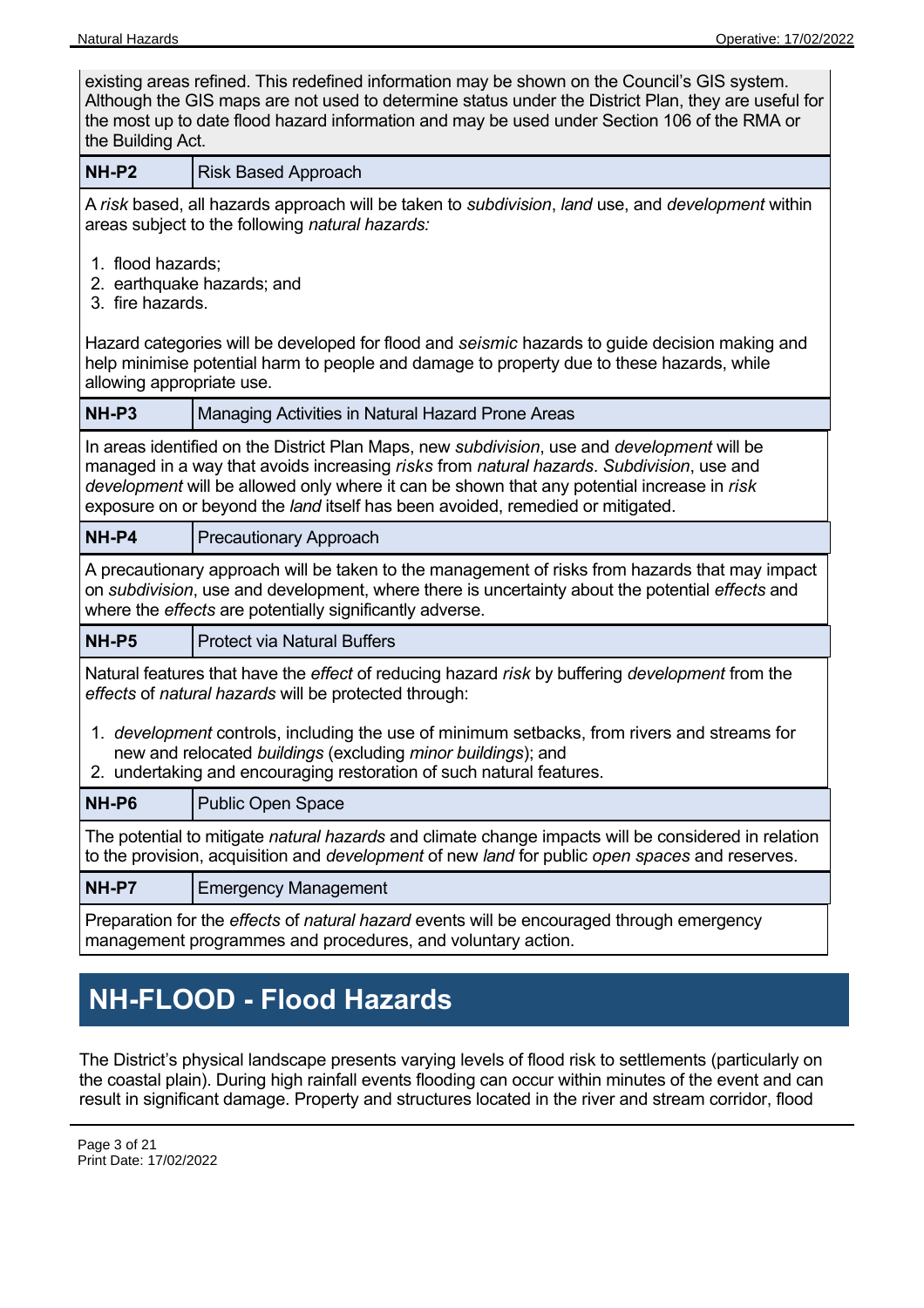storage areas and overflow paths (including residual overflow paths) are more susceptible to damage from flooding. Buildings in ponding and shallow surface flow areas are also susceptible to damage from flooding. New development within the river corridor, stream corridor, flood storage areas, and overflow paths can cause additional adverse effects to existing development. Buildings and earthworks in ponding and shallow surface flow areas, and fill control areas can push flooding onto additional properties or increase the depth of flooding on other properties. Furthermore, development within river and stream corridors can adversely affect the structural integrity of existing flood mitigation structures and works and increase the potential for damage and loss of life.

The form and location of development of the District's settlements in the past has included the building of flood mitigation works in major rivers and streams to mitigate the adverse effects of flooding and erosion on existing development. However, complete reliance on structural defences to protect the District from flooding is an unsustainable option. This is because the protection structures will need to be built bigger and stronger as climate change effects are felt more acutely and any structure may fail if the flood event exceeds the design specifications.

Land within the floodplain is under increasing pressure for new activities and development. Where subdivision or development is proposed on land subject to flooding, there is a need to ensure the risks from flooding are taken into consideration in the assessment of any resource consent. Where a development proposal relates to the river/stream corridor, flood storage, and overflow paths (including residual overflow paths), as areas most at risk from fast flowing water and debris increasing the level of damage during the flood event, the onus is on the applicant to ensure there will be no additional hazard on-site or off-site as a result of any proposed development. Ponding (including residual ponding) shallow surface flow and fill control areas are also recognised as requiring specific controls, but floodwaters in these areas are less likely to cause erosion as they are slower moving. However, damage from floodwaters in ponding, residual ponding, shallow surface flow and fill control areas is likely to be caused by floodwaters entering buildings (and also mud, sewage and debris in floodwaters).

The Council supports the use of a combination of methods (including physical works where appropriate, the District Plan rules, Land Information Memoranda and building consents) to avoid, remedy or mitigate the potential hazard caused by flooding. The District Plan contains information on flood hazard categories (mapped) and descriptions including direct and residual flood risks related to the estimated 1% AEP flood event and development controls.

#### **1% AEP flood event**

The estimated 1% AEP flood event is shown as flood hazard categories on the District Plan Maps. It shows the areas where flood waters would go in a flood event. This event has a 1% probability of happening in any one year. It should be recognised that there can be events greater than the 1% AEP flood event or that flood defences can fail. These areas have been identified as residual hazard risk areas. The Council and the Greater Wellington Regional Council have a responsibility to inform people of this greater risk from hazards.

#### **Hazard categories and definitions**

Flood hazard categories (shown on the District Plan Maps) are based on the 1% AEP extent. The purpose of the hazard categories is to describe the varying hazard across the floodplain.

There are two types of flood hazard identified on the District Plan Maps:

Direct flood hazard

The direct flood hazard affects areas that are not protected from flooding by flood protection structures (such as stopbanks or floodwalls) built to the 1% AEP flood event standard. A direct flood hazard can also occur where existing structural protection, built to less than the 1% AEP

Page 4 of 21 Print Date: 17/02/2022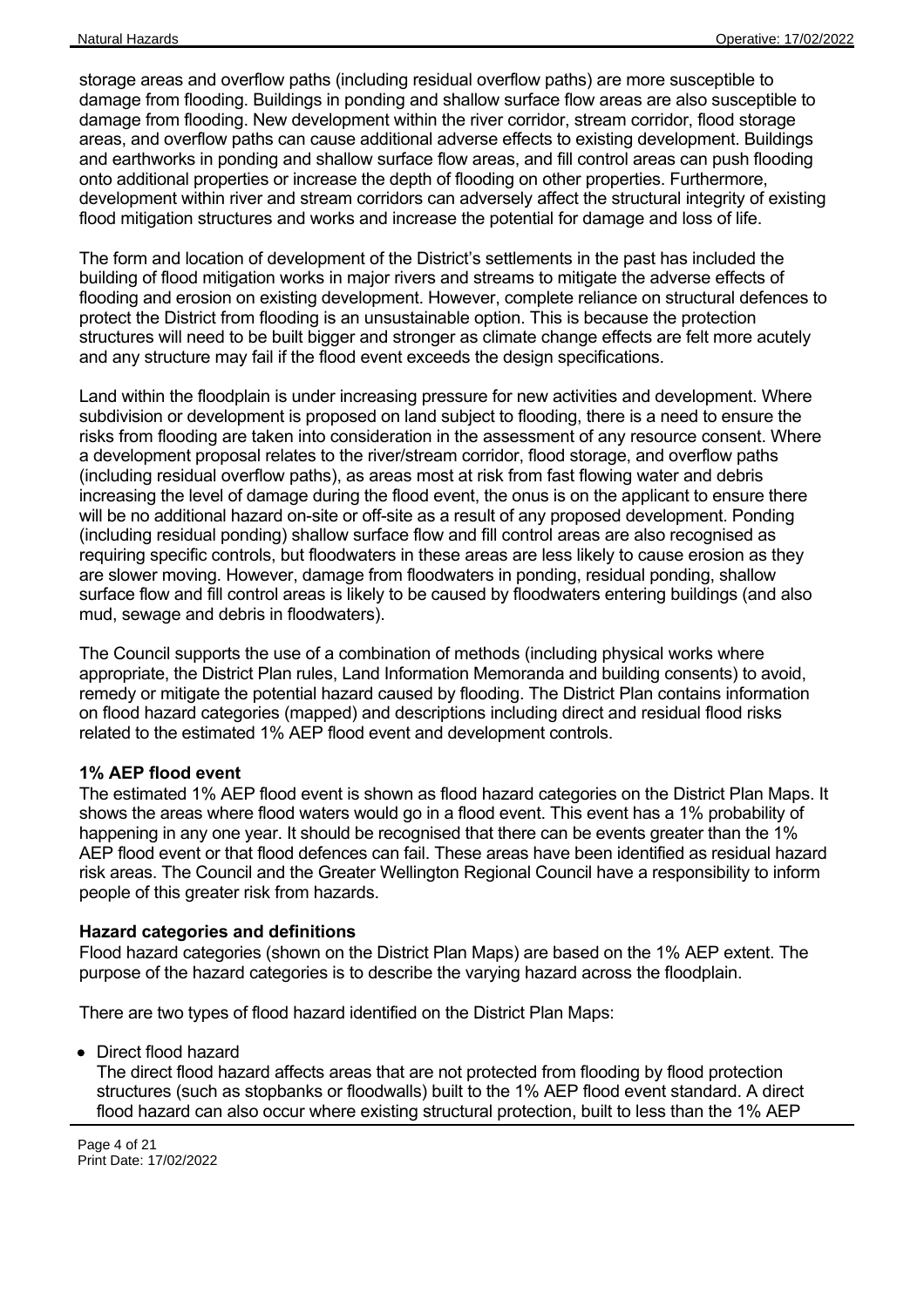standard, is vulnerable and likely to fail in a 1% AEP flood event.

Residual flood hazard

The residual flood hazard is the additional or 'left over' hazard due to possible breaching and overtopping of flood protection structures (such as stopbanks or flood works) built to the 1% AEP flood event standard. An additional residual flood hazard can occur due to blockage and subsequent failure of overland flow paths. These can be blocked by unconsented building works/debris/fencing/stored building materials/vehicle storage etc

There are nine flood hazard categories these are listed in the table below.

| <b>NH-FLOOD</b><br>-Table 1 -<br><b>Flood</b><br><b>Hazard</b><br><b>Categories</b> | <b>Flood Hazard</b><br>Category  | <b>Description</b>                                                                                                                                                                                                                                                                                                                                                        |
|-------------------------------------------------------------------------------------|----------------------------------|---------------------------------------------------------------------------------------------------------------------------------------------------------------------------------------------------------------------------------------------------------------------------------------------------------------------------------------------------------------------------|
|                                                                                     | <b>River corridor</b>            | This is the minimum area able to contain a flood of up to the 1%<br>AEP event magnitude and enable flood water to pass safely to<br>the sea. It includes flood and erosion prone land immediately<br>adjacent to the river, where the risk to people and development<br>is significant.                                                                                   |
|                                                                                     | Stream corridor                  | This is the minimum area able to contain a flood of up to a 1%<br>AEP event magnitude and enable flood water to safely pass to<br>the stream confluence or the sea. It includes flood and erosion<br>prone land immediately adjacent to the stream.                                                                                                                       |
|                                                                                     | Overflow path                    | Overflow paths generally occur in lower-lying areas on the<br>floodplain which act as channels for flood waters. They can be<br>natural, or artificially formed, and are often characterised by fast<br>flowing water during a flood event. An overflow path is a direct<br>hazard.                                                                                       |
|                                                                                     | <b>Residual overflow</b><br>path | A residual overflow path is a residual flood hazard for areas<br>which are protected from flooding by structural measures, such<br>as stopbanks or floodwalls, constructed to the 1% AEP flood<br>standard. The residual hazard is in the event of a failure or<br>overtopping of the flood protection structure.                                                         |
|                                                                                     | Ponding                          | These are areas where slower-moving flood waters could pond<br>either during or after a flood event. A Ponding Area may be<br>affected by a direct flood risk. Ponding can be associated with<br>rivers and streams as well as the piped stormwater network.<br>Ponding is a direct risk.                                                                                 |
|                                                                                     | Residual ponding<br>areas        | Residual ponding areas related to a residual flood risk for areas<br>which are protected from flooding by structural measures, such<br>as stopbanks or floodwalls, constructed to the 1% AEP flood<br>standard. The residual risk is in the event of a failure or<br>overtopping of the flood protection structure.                                                       |
|                                                                                     | Shallow surface<br>flow areas    | These are floodplain areas, typically on steeper catchments,<br>where<br>shallow moving flood waters could occur during a flood event. A<br>shallow surface flow area is subject to a direct flood risk. This<br>hazard is associated with high intensity rainfall that overwhelms<br>the primary drainage paths resulting in shallow flows across the<br>ground surface. |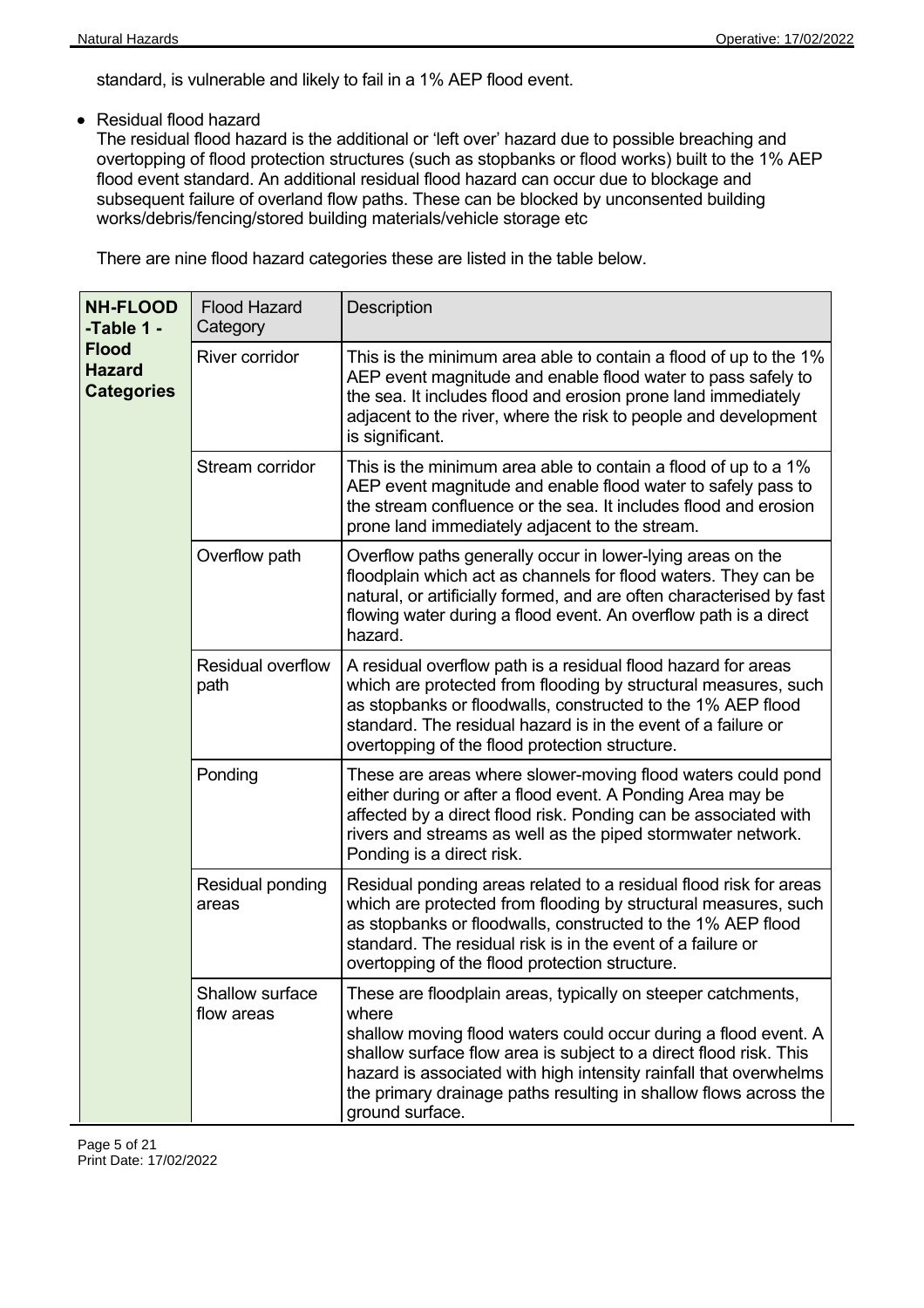| Flood storage<br>areas                                                                                                                                                                                                                                                                                                                                                                                                                                          | Land that provides flood water storage either during or after a<br>flood event. Flood Storage Areas are located on local streams<br>only. They include land that has been identified as flood prone<br>where loss of storage due to mitigating measures, or filling, will<br>cause flooding elsewhere. Any proposal for development of<br>these areas (including filling) will need to provide compensatory<br>storage below set ponding levels. |  |  |  |  |
|-----------------------------------------------------------------------------------------------------------------------------------------------------------------------------------------------------------------------------------------------------------------------------------------------------------------------------------------------------------------------------------------------------------------------------------------------------------------|--------------------------------------------------------------------------------------------------------------------------------------------------------------------------------------------------------------------------------------------------------------------------------------------------------------------------------------------------------------------------------------------------------------------------------------------------|--|--|--|--|
| Fill control areas                                                                                                                                                                                                                                                                                                                                                                                                                                              | Fill control areas are undrained "crater" type catchments where<br>filling will raise the level of flooding on the property and on<br>adjoining land.                                                                                                                                                                                                                                                                                            |  |  |  |  |
| District Plan Maps identify the extent of these nine flood hazard categories for the<br>Ōtaki, Waikanae, Paraparaumu and Raumati floodplains. The Council also<br>maintains Flood Extent Maps on GIS that are more regularly updated, although<br>these maps are not used to determine status under the District Plan, they are<br>useful for the most up to date flood hazard information and may be used under<br>section 106 of the RMA or the Building Act. |                                                                                                                                                                                                                                                                                                                                                                                                                                                  |  |  |  |  |

# **Policies - Flood Hazards**

| NH-FLOOD-<br>P <sub>8</sub>                                                                                                                                                                                                                                                                                                                                                              | <b>Flood Mapping</b>                                                                                                                                                                                                                                                          |  |  |  |  |  |
|------------------------------------------------------------------------------------------------------------------------------------------------------------------------------------------------------------------------------------------------------------------------------------------------------------------------------------------------------------------------------------------|-------------------------------------------------------------------------------------------------------------------------------------------------------------------------------------------------------------------------------------------------------------------------------|--|--|--|--|--|
|                                                                                                                                                                                                                                                                                                                                                                                          | Flood hazard categories are mapped using the 1% AEP flood modelling scenario. The extents and<br>categories consider projected climate change and precautionary freeboard to minimise risks.<br>Residual risks are also mapped where flood mitigation structures are present. |  |  |  |  |  |
| NH-FLOOD-<br>P <sub>9</sub>                                                                                                                                                                                                                                                                                                                                                              | <b>Flood Hazard Categories</b>                                                                                                                                                                                                                                                |  |  |  |  |  |
| 2. the threat to life;                                                                                                                                                                                                                                                                                                                                                                   | The flood hazard categories have been developed using the following criteria:<br>1. depth and speed of floodwaters;<br>3. difficulty and danger of evacuating people;<br>4. the potential damage to property; and<br>5. the potential for social disruption.                  |  |  |  |  |  |
| <b>P10</b>                                                                                                                                                                                                                                                                                                                                                                               | <b>NH-FLOOD-</b>   Flood and Erosion Free Building Areas                                                                                                                                                                                                                      |  |  |  |  |  |
|                                                                                                                                                                                                                                                                                                                                                                                          | All new allotments must have flood and erosion-free building (excluding minor buildings) areas<br>based on 1% AEP flood modelling.                                                                                                                                            |  |  |  |  |  |
| <b>P11</b>                                                                                                                                                                                                                                                                                                                                                                               | <b>NH-FLOOD-</b> Flood Risk Levels                                                                                                                                                                                                                                            |  |  |  |  |  |
| A higher level of control on <i>subdivision</i> , use and development will be applied within <i>river corridors</i> ,<br>stream corridors, overflow paths and residual overflow paths areas. A generally lesser level of<br>restriction on subdivision, use and development will be applied in ponding, residual ponding,<br>shallow surface flow, flood storage and fill control areas. |                                                                                                                                                                                                                                                                               |  |  |  |  |  |
|                                                                                                                                                                                                                                                                                                                                                                                          | <b>NH-FLOOD-</b>   High Hazard Flood Areas                                                                                                                                                                                                                                    |  |  |  |  |  |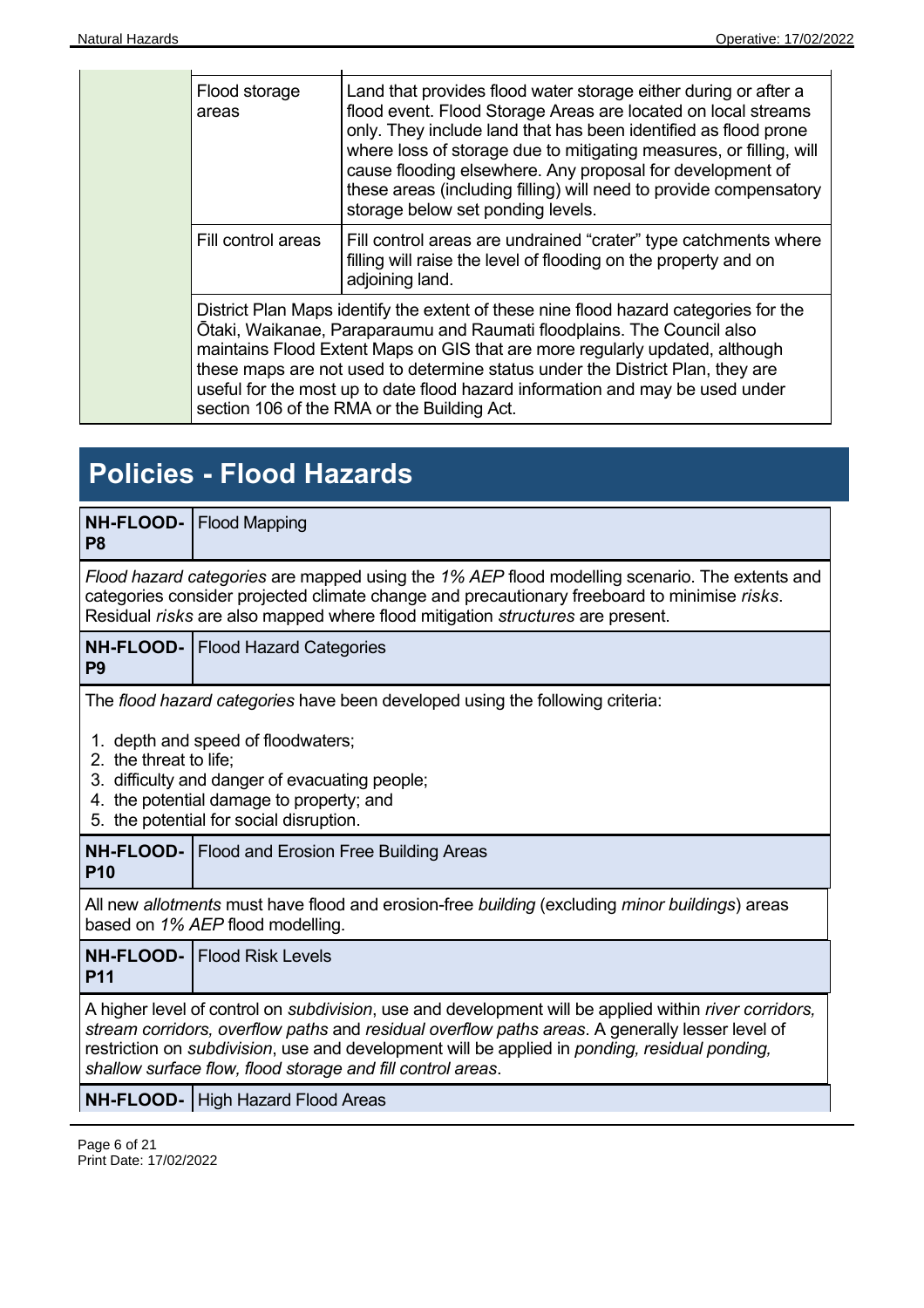**P12** 

Development in the *river corridor, stream corridor, overflow path, and residual overflow path areas* will be avoided unless the *1% AEP* hazard can be mitigated on-site to avoid damage to property or harm to people, and the following criteria are met:

- 1. no increase in flood flow or level on adjoining *sites* or other parts of the floodplain;
- 2. no reduction in storage capacity on-site; and
- 3. all flow corridors or *overflow paths* are kept clear to allow flood waters to flow freely at all times.

**NH-FLOOD-P13**  Ponding, Residual Ponding, Shallow Surface Flow, Flood Storage and Fill Control Areas

When assessing applications for *subdivision,* use or *development* within a *ponding*, *residual ponding, shallow surface flow, flood storage* or *fill control area,* consider the following:

- 1. the *effects* of the *development* on existing flood mitigation *structures*;
- 2. the *effects* of the *development* on the flood hazard in particular flood levels and flow;
- 3. whether the *development* redirects floodwater onto adjoining *sites* or other parts of the floodplain:
- 4. whether access to the *subject site* will adversely affect the flood hazard;
- 5. the extent to which *buildings* (excluding *minor buildings*) can be located on areas of the *site* not subject to flooding; and
- 6. whether any *subdivision* or *development* will or may result in damage to property or harm to people.

| <b>P14</b> |  |  |  | <b>NH-FLOOD-</b>   Flood Hazard Management Activities |                                                                                                                                                                                                                                |  |  |  |  |  |  |
|------------|--|--|--|-------------------------------------------------------|--------------------------------------------------------------------------------------------------------------------------------------------------------------------------------------------------------------------------------|--|--|--|--|--|--|
| $\sim$     |  |  |  |                                                       | restricted and the second control of the second control of the second control of the second control of the second second second and second control of the second second second second second second second second second secon |  |  |  |  |  |  |

Recognise the importance of flood hazard management activities (including gravel extraction) in the *River Corridor* to the reduction of flood hazard *risk*.

# **Rules - Flood Hazards**

The rules in NH-FLOOD shall apply to all land and activities in all zones except:

a. the Ōtaki South Precinct where the development is in accordance with the structure plan in Appendix 23.

See additional natural hazard related rules within the District Wide Subdivision Matters chapter.

| <b>NH-FLOOD-</b><br>R <sub>1</sub> | Any activity not specified as a permitted, controlled, restricted discretionary,<br>discretionary, non-complying or prohibited activity in NH-FLOOD rules.  |
|------------------------------------|-------------------------------------------------------------------------------------------------------------------------------------------------------------|
| Permitted<br><b>Activity</b>       | <b>Standards</b><br>1. The activity complies with all <i>permitted activity</i> standards in rules NH-FLOOD-<br>R <sub>2</sub> to NH-FLOOD-R <sub>7</sub> . |
|                                    | Note: See NH-FLOOD-R2 for separation of buildings and structures from<br>waterbodies standards, and INF-MENU in relation to water and stormwater rules for  |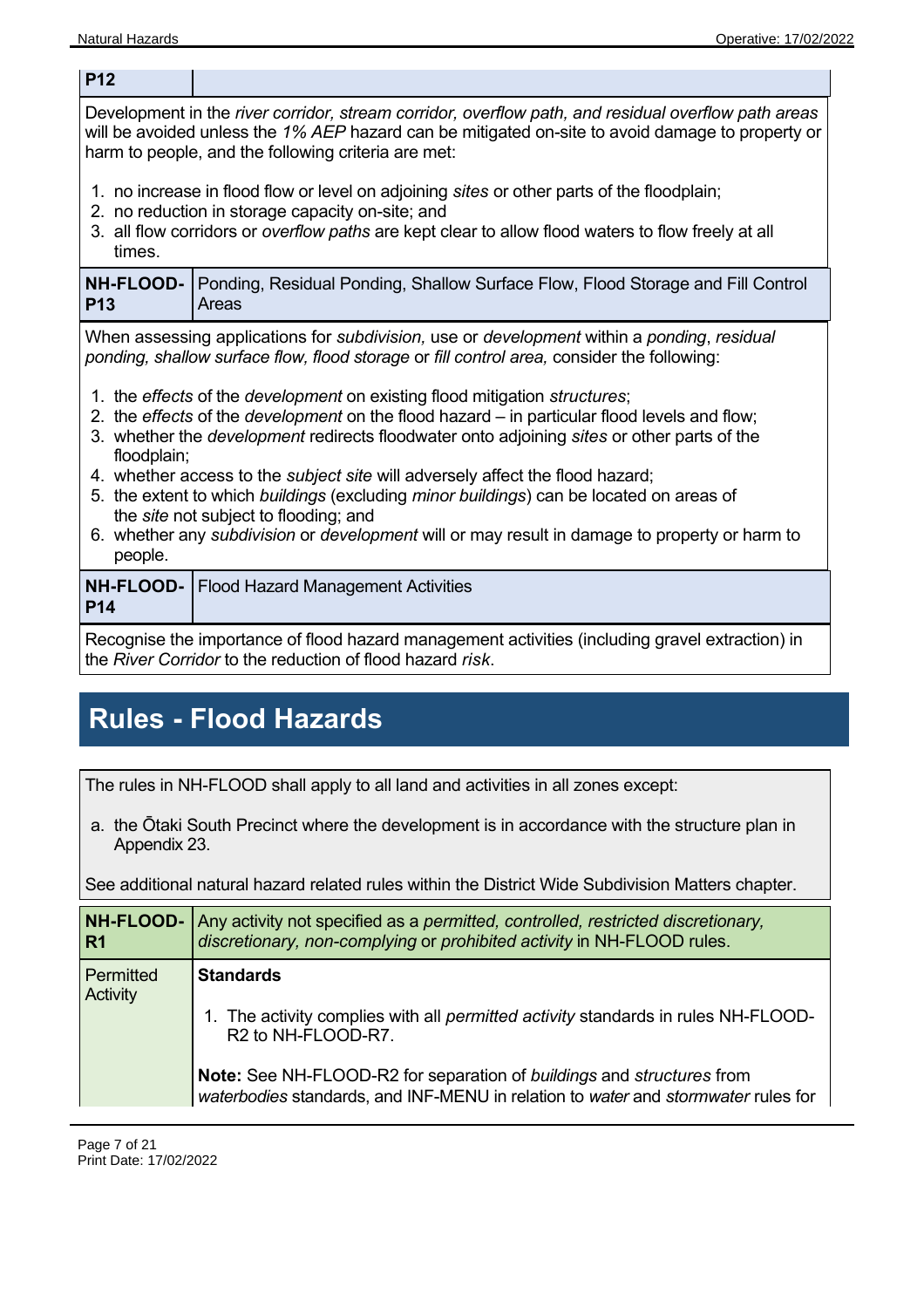|                                    | all development.                                                                                                                                                                                                                                                                                                                                                                                                                                                                                                                                                                                                                                                                                                                                                                                                                                                                                                |  |  |  |  |  |
|------------------------------------|-----------------------------------------------------------------------------------------------------------------------------------------------------------------------------------------------------------------------------------------------------------------------------------------------------------------------------------------------------------------------------------------------------------------------------------------------------------------------------------------------------------------------------------------------------------------------------------------------------------------------------------------------------------------------------------------------------------------------------------------------------------------------------------------------------------------------------------------------------------------------------------------------------------------|--|--|--|--|--|
| <b>NH-FLOOD-</b><br>R <sub>2</sub> | Any building or structure in any zone.                                                                                                                                                                                                                                                                                                                                                                                                                                                                                                                                                                                                                                                                                                                                                                                                                                                                          |  |  |  |  |  |
| Permitted<br>Activity              | <b>Standards</b><br>1. Separation from waterbodies<br>a. Buildings (excluding minor buildings) shall not be sited within the river<br>corridor or stream corridor (unless they are permitted activities under NH-<br>FLOOD-R7):<br>i. For the stream corridor and other waterbodies, including ephemeral and<br>intermittent rivers or streams (except lakes) the minimum setback for<br>any building or structure (other than a bridge or culvert structure for<br>which a resource consent is required from the Regional Council) from<br>the natural banks of any waterbody greater than 3 metres wide shall be<br>10 metres;<br>ii. For streams/drains less than 3 metres wide, the minimum setback<br>must be 5 metres where the average width of the stream or waterbody<br>is measured as an average within the site.<br>2. Buildings (excluding minor buildings) must not be sited within 5 metres of a |  |  |  |  |  |
| <b>NH-FLOOD-</b>                   | lake.<br>New or relocated buildings (excluding minor buildings) in ponding, residual ponding                                                                                                                                                                                                                                                                                                                                                                                                                                                                                                                                                                                                                                                                                                                                                                                                                    |  |  |  |  |  |
| R <sub>3</sub>                     | and shallow surface flow areas.                                                                                                                                                                                                                                                                                                                                                                                                                                                                                                                                                                                                                                                                                                                                                                                                                                                                                 |  |  |  |  |  |
| Permitted<br>Activity              | <b>Standards</b><br>1. The building floor level of any new or relocated building (excluding minor<br>buildings) in the ponding, shallow surface flow or residual ponding area shall be<br>constructed above the 1% AEP flood event level.                                                                                                                                                                                                                                                                                                                                                                                                                                                                                                                                                                                                                                                                       |  |  |  |  |  |
| <b>NH-FLOOD-</b><br>R <sub>4</sub> | <b>Earthworks</b> except where associated with the matters listed below:<br>1. the maintenance of a watercourse or stormwater control;<br>2. activities permitted under NH-FLOOD-R6;<br>3. maintenance activities within the legal road;<br>4. private farm tracks which are ancillary to permitted farming activities and are<br>not within an outstanding natural features and landscapes;<br>5. residual ponding areas where the earthworks permitted activity standards for<br>the relevant zone are complied with (see EW-Earthworks for rules on<br>earthworks);<br>6. earthworks subject to NH-FLOOD-R8 (i.e. within a flood storage or fill control<br>area);<br>7. extractive industries (see NH-FLOOD-R7);<br>8. the removal or replacement of underground fuel storage tanks; and<br>9. "earthworks" as defined in and regulated by the NESPF.                                                       |  |  |  |  |  |
| Permitted<br>Activity              | <b>Standards</b><br>1. In an overflow path or residual overflow path (excluding fill which is addressed in<br>NH-FLOOD-R10), earthworks:                                                                                                                                                                                                                                                                                                                                                                                                                                                                                                                                                                                                                                                                                                                                                                        |  |  |  |  |  |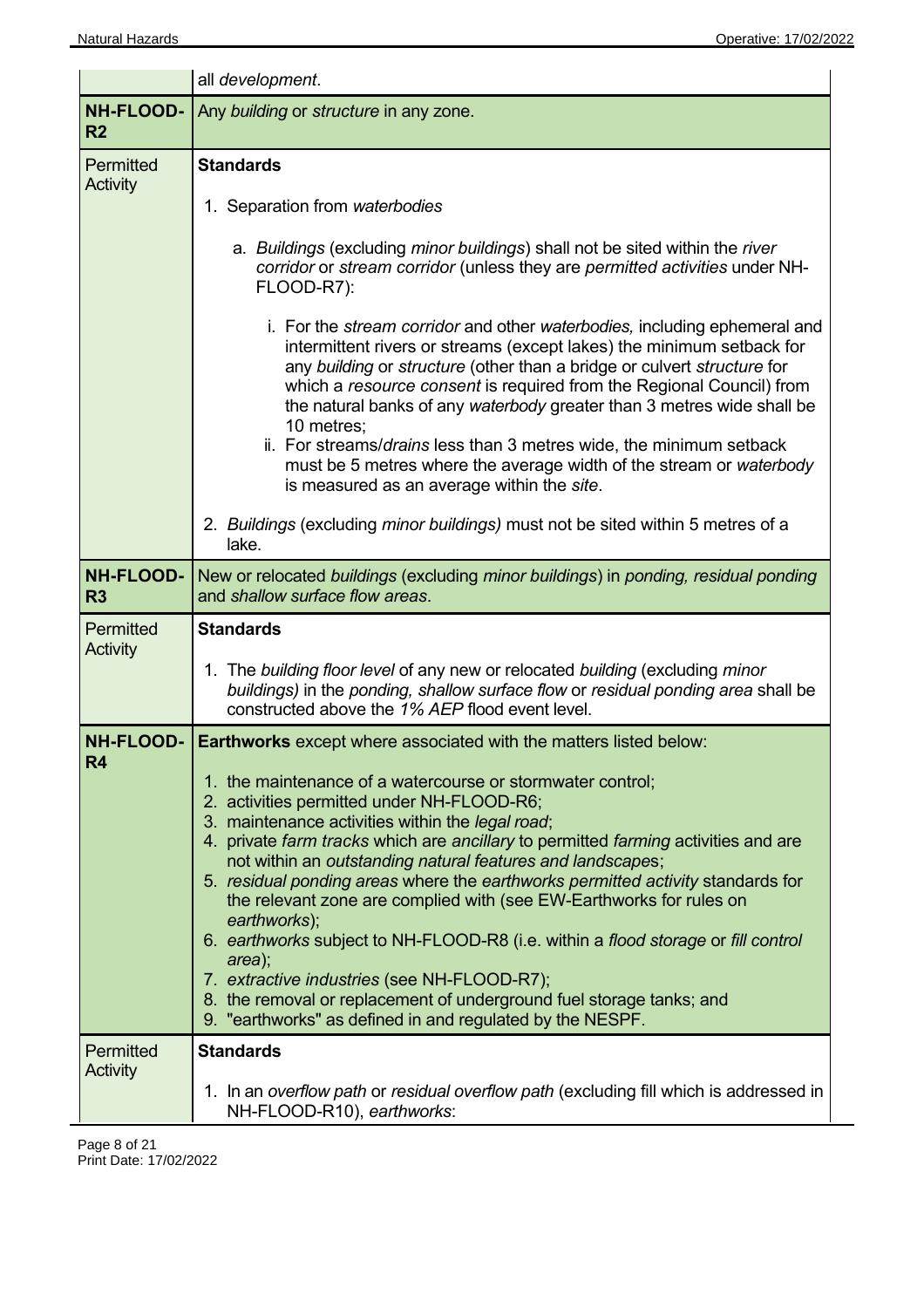|                                    | a. shall not involve the disturbance of more than 10m <sup>3</sup> of <i>land</i> in any 10 year<br>period;<br>b. shall not alter the original ground level by more than 0.5 metres, measured<br>vertically; and<br>c. shall not impede the flow of floodwaters.<br>2. In ponding areas (excluding residual ponding areas) and shallow surface flow<br>areas, earthworks:<br>a. shall not involve the disturbance of more than 20m <sup>3</sup> (volume) of <i>land</i> in any<br>10 year period; and<br>b. shall not alter the <i>original ground level</i> by more than 1.0 metre, measured<br>vertically. |
|------------------------------------|--------------------------------------------------------------------------------------------------------------------------------------------------------------------------------------------------------------------------------------------------------------------------------------------------------------------------------------------------------------------------------------------------------------------------------------------------------------------------------------------------------------------------------------------------------------------------------------------------------------|
|                                    | 3. In a Stream corridor or River corridor (excluding fill which is addressed in NH-<br>FLOOD-R15), earthworks:<br>a. shall not exceed 10m <sup>3</sup> in any 10 year period. This standard applies whether<br>in relation to a particular work or as a total or cumulative; and                                                                                                                                                                                                                                                                                                                             |
|                                    | b. must be carried out by Wellington Regional Council, Kāpiti Coast District<br>Council, the Department of Conservation or their nominated contractors.<br><b>Note:</b> Any works carried out within the bed of lakes and rivers are within the<br>jurisdiction of Wellington Regional Council and are not covered in this District Plan.                                                                                                                                                                                                                                                                    |
| <b>NH-FLOOD-</b><br><b>R5</b>      | Fences in any flood hazard area.                                                                                                                                                                                                                                                                                                                                                                                                                                                                                                                                                                             |
| Permitted<br><b>Activity</b>       | <b>Standards</b><br>1. Fences in the river corridor, stream corridor, an overflow path or residual<br>overflow path shall be post and wire and shall not impede the free flow of flood<br>waters.                                                                                                                                                                                                                                                                                                                                                                                                            |
| R <sub>6</sub>                     | NH-FLOOD-   Flood protection, erosion control and natural hazard mitigation measures including<br>associated structures in the Open Space or Natural Open Space Zones (but not<br>the Private Recreation and Leisure Precinct), and the Stream or River Corridor.                                                                                                                                                                                                                                                                                                                                            |
| Permitted<br><b>Actvity</b>        | <b>Standards</b><br>1. All works must be carried out by Wellington Regional Council, Kāpiti Coast<br>District Council, the Department of Conservation or their nominated<br>contractors.<br>Note: Any works carried out within the bed of lakes and rivers are within the<br>jurisdiction of Wellington Regional Council and are not covered in this District Plan.                                                                                                                                                                                                                                          |
| <b>NH-FLOOD-</b><br>R <sub>7</sub> | Gravel extraction activities in the River Corridor on land outside of the beds of any<br>lake or river.                                                                                                                                                                                                                                                                                                                                                                                                                                                                                                      |
| Permitted<br><b>Activity</b>       | <b>Standards</b><br>1. All works must be carried out by Wellington Regional Council, Kāpiti Coast<br>District Council, the Department of Conservation or their nominated                                                                                                                                                                                                                                                                                                                                                                                                                                     |

 $\overline{\phantom{a}}$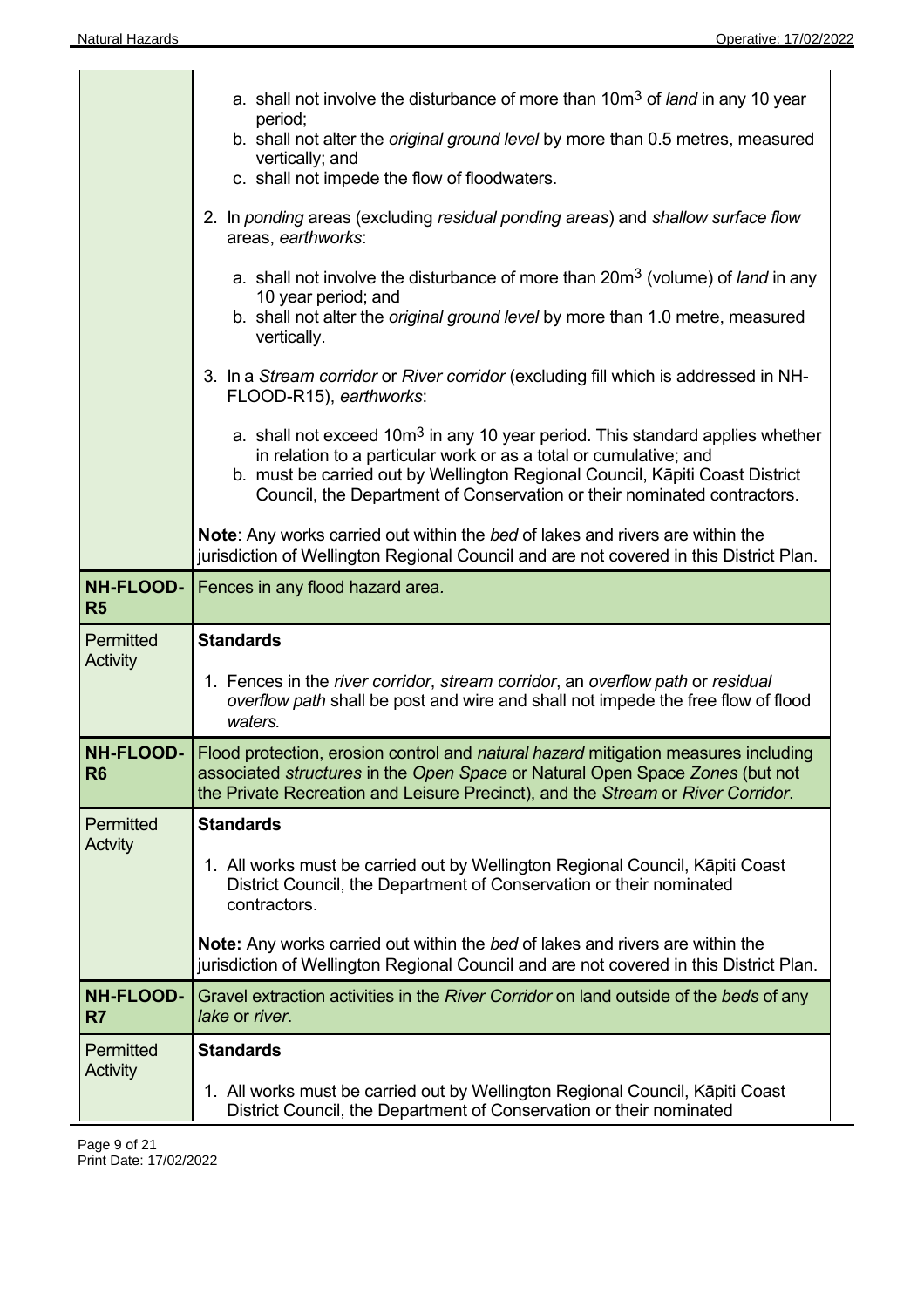|                                                              | contractors.<br>2. Mobile plants for processing extracted materials, and associated temporary<br>buildings (excluding minor buildings) shall not be located on any site for longer<br>than any 12 month period.<br><b>Note:</b> Any gravel extraction carried out within the bed of a lake or river requires<br>resource consent from the Wellington Regional Council.                                                                                                                                                                                                                                                                                                                                                      |                                                                                                                                                                                      |  |  |  |  |
|--------------------------------------------------------------|-----------------------------------------------------------------------------------------------------------------------------------------------------------------------------------------------------------------------------------------------------------------------------------------------------------------------------------------------------------------------------------------------------------------------------------------------------------------------------------------------------------------------------------------------------------------------------------------------------------------------------------------------------------------------------------------------------------------------------|--------------------------------------------------------------------------------------------------------------------------------------------------------------------------------------|--|--|--|--|
| <b>NH-FLOOD-</b><br>R <sub>8</sub>                           | Development and earthworks within any flood storage or fill control area.<br>The following are excluded from this rule:<br>• earthworks managed under the NESPF<br>• extractive industries (see EW-EXT)<br>earthworks associated with the removal and replacement of underground fuel<br>storage tanks.                                                                                                                                                                                                                                                                                                                                                                                                                     |                                                                                                                                                                                      |  |  |  |  |
| <b>Controlled</b><br><b>Activity</b>                         | <b>Standards</b><br><b>Matters of Control</b><br>1. Equivalent compensatory storage or<br>1. Future management of the flood<br>another solution to achieve hydraulic<br>storage or fill control area.<br>neutrality shall be created.<br>2. Natural hazard effects.<br>2. Development proposals shall be<br>3. Nuisance effects including dust.<br>accompanied by sufficient hydraulic<br>4. Location and design of buildings and<br>modelling of relevant streams to fully<br>structures.<br>test consequences of the activity.<br>5. Suitability of access.<br>3. The building floor level of any new or<br>relocated building (excluding minor<br>buildings) shall be constructed<br>above the 1% AEP flood event level. |                                                                                                                                                                                      |  |  |  |  |
| <b>NH-FLOOD-</b><br>R <sub>9</sub>                           | Any activity listed as a permitted or controlled activity listed in Rules NH-FLOOD-<br>R1 to NH-FLOOD-R8 which does not comply with one or more of the associated<br>standards, unless otherwise specified.                                                                                                                                                                                                                                                                                                                                                                                                                                                                                                                 |                                                                                                                                                                                      |  |  |  |  |
| <b>Restricted</b><br><b>Discretionary</b><br><b>Activity</b> | <b>Standards</b>                                                                                                                                                                                                                                                                                                                                                                                                                                                                                                                                                                                                                                                                                                            | <b>Matters of Discretion</b><br>1. Consideration of the effects of the<br>standard not met.<br>2. Measures to avoid, remedy or<br>mitigate adverse effects.<br>3. Cumulative effects |  |  |  |  |
| <b>NH-FLOOD-</b><br><b>R10</b>                               | R4.<br>The following are excluded from this rule:<br>• earthworks managed under the NESPF<br>• extractive industries (see EW-EXT)<br>• earthworks associated with the removal and replacement of underground fuel<br>storage tanks.                                                                                                                                                                                                                                                                                                                                                                                                                                                                                         | In an overflow path, or residual overflow path, fill earthworks, or earthworks which do<br>not comply with one or more of the <i>permitted activity</i> standards under NH-FLOOD-    |  |  |  |  |
| <b>Restricted</b><br><b>Discretionary</b>                    | <b>Standards</b>                                                                                                                                                                                                                                                                                                                                                                                                                                                                                                                                                                                                                                                                                                            | <b>Matters of Discretion</b>                                                                                                                                                         |  |  |  |  |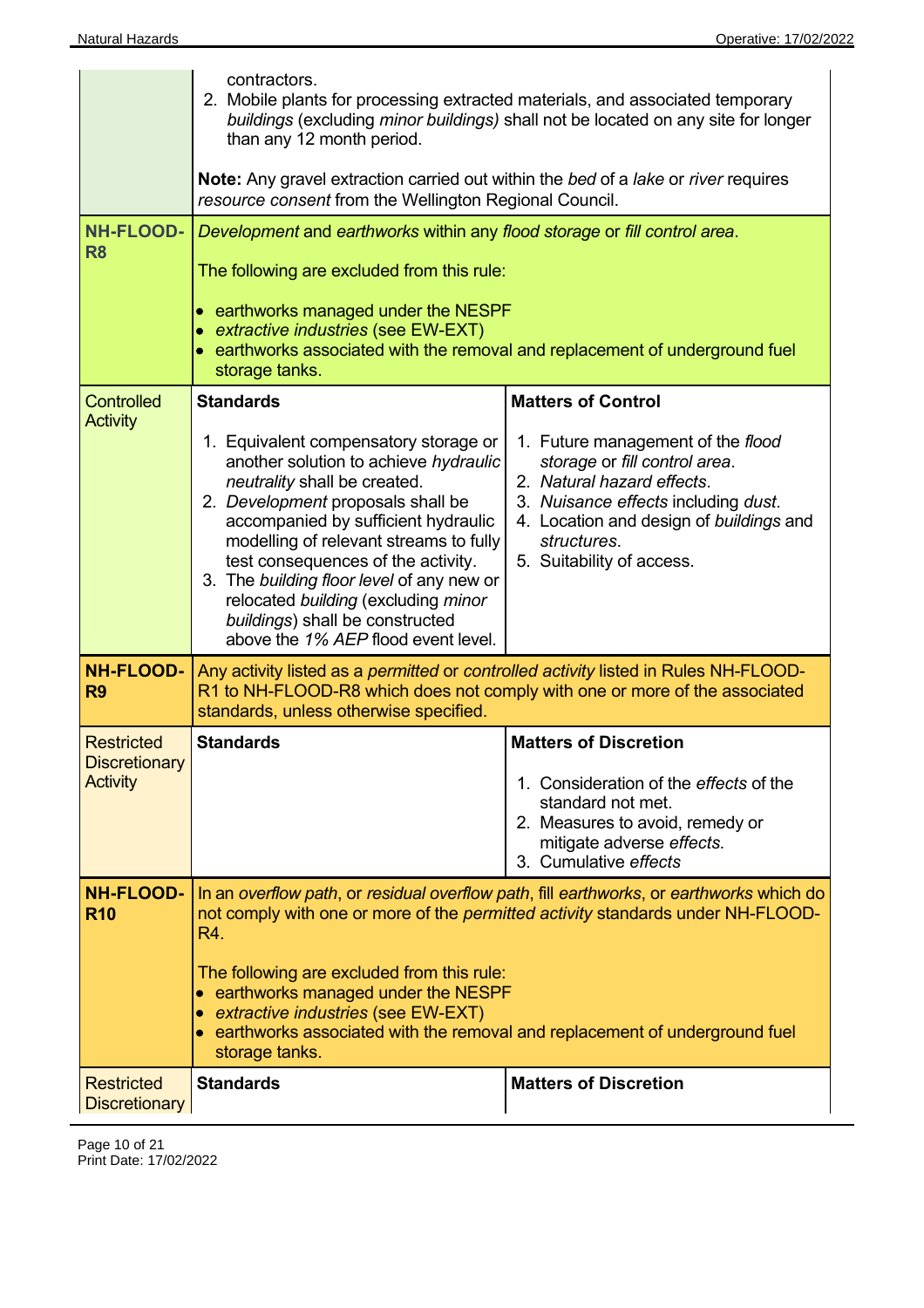| <b>Activity</b>                                              |                                                                                                                                                                                                                                                                                                     | 1. The effect of the earthworks on the<br>effective functioning of the overflow<br>path, residual overflow path or<br>ponding or shallow surface flow area.<br>2. The avoidance or mitigation of<br>adverse effects on the effective<br>functioning of the overflow path,<br>residual overflow path or ponding or<br>shallow surface flow.                                                                                                                                                                                                                         |
|--------------------------------------------------------------|-----------------------------------------------------------------------------------------------------------------------------------------------------------------------------------------------------------------------------------------------------------------------------------------------------|--------------------------------------------------------------------------------------------------------------------------------------------------------------------------------------------------------------------------------------------------------------------------------------------------------------------------------------------------------------------------------------------------------------------------------------------------------------------------------------------------------------------------------------------------------------------|
| <b>NH-FLOOD-</b><br><b>R11</b>                               | or more of the <i>permitted activity</i> standards under NH-FLOOD-R4.<br>The following are excluded from this rule:<br>• earthworks managed under the NESPF<br>• extractive industries (see EW-EXT)<br>earthworks associated with the removal and replacement of underground fuel<br>storage tanks. | In a ponding or shallow surface flow area, earthworks which do not comply with one                                                                                                                                                                                                                                                                                                                                                                                                                                                                                 |
| <b>Restricted</b><br><b>Discretionary</b><br><b>Activity</b> | <b>Standards</b>                                                                                                                                                                                                                                                                                    | <b>Matters of Discretion</b><br>1. The effect of the earthworks on the<br>effective functioning of the overflow<br>path, residual overflow path or<br>ponding or shallow surface flow.<br>2. The avoidance or mitigation of<br>adverse effects on the effective<br>functioning of the overflow path,<br>residual overflow path or ponding or<br>shallow surface flow.                                                                                                                                                                                              |
| <b>NH-FLOOD-</b><br><b>R12</b>                               | Additions to existing buildings (excluding minor buildings) in any overflow path or<br>residual overflow path.                                                                                                                                                                                      |                                                                                                                                                                                                                                                                                                                                                                                                                                                                                                                                                                    |
| <b>Restricted</b><br><b>Discretionary</b><br><b>Activity</b> | <b>Standards</b>                                                                                                                                                                                                                                                                                    | <b>Matters of Discretion</b><br>1. The <i>effect</i> of the <i>addition</i> on the<br>effective functioning of the overflow<br>path or residual overflow path.<br>2. The ability of the design, placement<br>and construction of the addition to<br>achieve hydraulic neutrality.<br>3. The avoidance or mitigation of<br>adverse effects on the effective<br>functioning of the overflow path or<br>residual overflow.<br>4. Whether the potential risk to the<br>health and safety of people, and<br>property from flood hazards can be<br>avoided or mitigated. |
| <b>NH-FLOOD-</b><br><b>R13</b>                               | will be located on site for over 12 months.                                                                                                                                                                                                                                                         | Buildings and plant associated with gravel extraction within the River Corridor that                                                                                                                                                                                                                                                                                                                                                                                                                                                                               |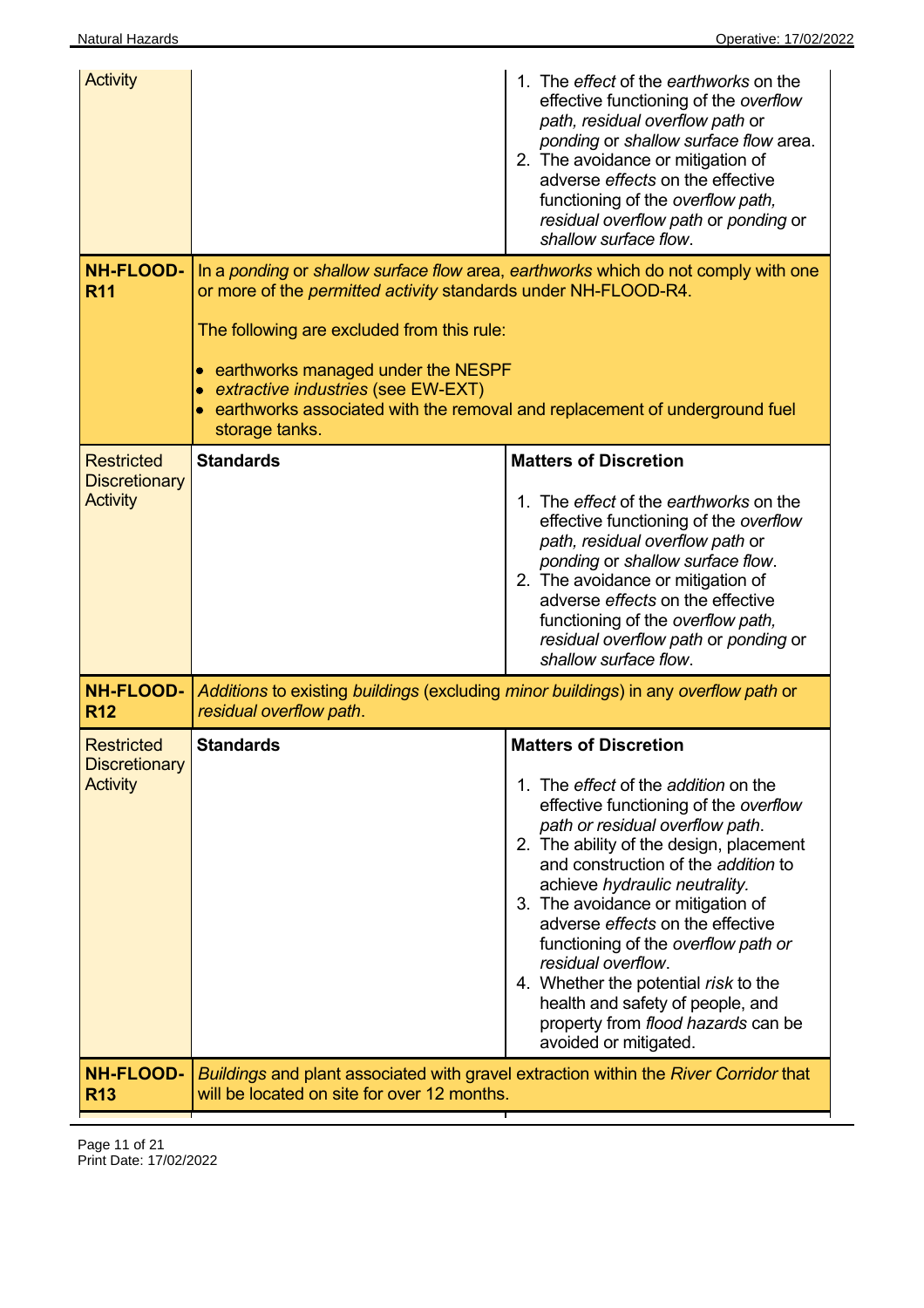| <b>Restricted</b><br><b>Discretionary</b><br><b>Activity</b><br><b>NH-FLOOD-</b><br><b>R14</b> | <b>Standards</b><br>1. Proposals shall be accompanied by<br>sufficient hydraulic modelling of the<br>relevant river to fully test<br>consequences of the building or<br>plant.<br>Any restricted discretionary activity listed in NH-FLOOD-R9 to NH-FLOOD-R13<br>that does not comply with one or more of the associated standards, unless<br>otherwise specified.                                     | <b>Matters of Discretion</b><br>1. Effects of buildings and plant in<br>relation to hydraulic neutrality.<br>2. Effects of buildings and plant on the<br>recreational use of, and amenity<br>values of the river.<br>3. Natural hazard effects. |  |  |  |
|------------------------------------------------------------------------------------------------|--------------------------------------------------------------------------------------------------------------------------------------------------------------------------------------------------------------------------------------------------------------------------------------------------------------------------------------------------------------------------------------------------------|-------------------------------------------------------------------------------------------------------------------------------------------------------------------------------------------------------------------------------------------------|--|--|--|
| <b>Discretionary</b><br><b>Activity</b>                                                        |                                                                                                                                                                                                                                                                                                                                                                                                        |                                                                                                                                                                                                                                                 |  |  |  |
| <b>NH-FLOOD-</b><br><b>R15</b>                                                                 | In any a stream corridor, or river corridor, fill earthworks, or earthworks that do not<br>comply with one or more of the permitted activity standards in NH-FLOOD-R4.<br>The following are excluded from this rule:<br>• earthworks managed under the NESPF<br>• extractive industries (see EW-EXT)<br>• earthworks associated with the removal and replacement of underground fuel<br>storage tanks. |                                                                                                                                                                                                                                                 |  |  |  |
| <b>Discretionary</b><br>Activity                                                               |                                                                                                                                                                                                                                                                                                                                                                                                        |                                                                                                                                                                                                                                                 |  |  |  |
| <b>NH-FLOOD-</b><br><b>R16</b>                                                                 | New or relocated building (excluding minor buildings) in any overflow path or<br>residual overflow path.<br><b>Note:</b> This does not apply to additions to existing <i>habitable buildings</i> which are<br>restricted discretionary activity under NH-FLOOD-R12 or structures permitted<br>under NH-FLOOD-R6.<br>to the Flood Hazard Maps.                                                          | <b>Note 2:</b> Assessment of sites where <i>earthworks</i> have occurred that have redefined<br>the flood hazards on the site will consider the latest information available in addition                                                        |  |  |  |
| Non-<br>Complying<br>Activity                                                                  |                                                                                                                                                                                                                                                                                                                                                                                                        |                                                                                                                                                                                                                                                 |  |  |  |
| <b>NH-FLOOD-</b><br><b>R17</b>                                                                 | The construction, placement or erection of any building (excluding minor buildings)<br>in the <i>river corridor</i> or <i>stream corridor</i> except where related to gravel extraction<br>activities and permitted by NH-FLOOD-R7 or provided for as a restricted<br>discretionary activity under NH-FLOOD-R13, or structures permitted under NH-<br>FLOOD-R6.                                        |                                                                                                                                                                                                                                                 |  |  |  |
| Non-<br>Complying<br>Activity                                                                  |                                                                                                                                                                                                                                                                                                                                                                                                        |                                                                                                                                                                                                                                                 |  |  |  |
|                                                                                                |                                                                                                                                                                                                                                                                                                                                                                                                        | NH-FLOOD- Except as provided for by NH-FLOOD-R6 damage or destruction of flood mitigation                                                                                                                                                       |  |  |  |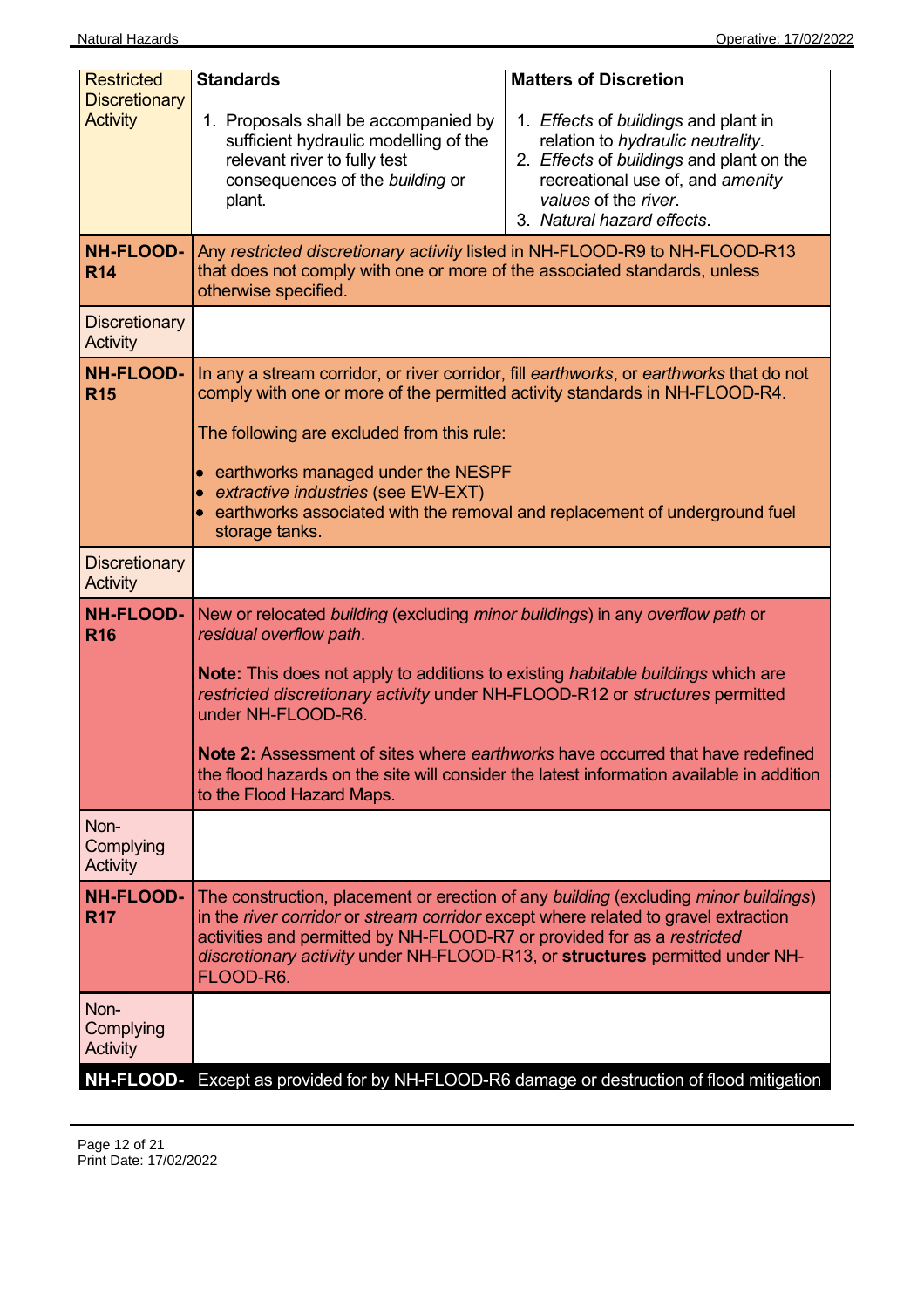| <b>R18</b>             | structures or work (including any planting) in the Natural Open Space Zone and<br><b>River Corridor.</b> |
|------------------------|----------------------------------------------------------------------------------------------------------|
| Prohibited<br>Activity |                                                                                                          |
| <b>R19</b>             | <b>NH-FLOOD-</b> Landfills in the River Corridor.                                                        |
| Prohibited<br>Activity |                                                                                                          |

### **NH-EQ - Earthquake Hazards**

The District is subject to most earthquake hazards including strong ground shaking, liquefaction, fault rupture and earthquake induced slope failure.

#### **Fault Rupture**

A fault rupture has the potential to cause significant damage to buildings, structures and life without warning. A large earthquake could cause a fault rupture which may result in significant vertical and/or horizontal movement of land. It is likely that buildings or structures sited over a fault would suffer considerable damage. Therefore, it is important to avoid new buildings and development being sited directly over a fault trace where, based on the level of risk, it is reasonable to do so.

A risk based approach assesses the risk posed by the fault hazard in conjunction with the type of development being sought and then translates that risk into District Plan provisions either allowing or restricting activities. Risk is assessed on the basis of three factors being: the hazard, elements at risk, and vulnerability.

In the instance of a fault rupture hazard, the elements at risk are either individual buildings or subdivisions. The vulnerability is determined by the Recurrence Interval Class (RIC) and Fault Complexity areas (i.e. how defined the fault trace is – Well-Defined, Well-Defined Extension, Distributed, Uncertain-Constrained or Uncertain Poorly Constrained).

The appropriateness of a subdivision and the location and design of proposed buildings can only be assessed when further site specific geotechnical investigations are undertaken for areas where buildings are to be proposed within a Fault Avoidance Area. The geotechnical information will need to be supplied by the applicants to show that the building is not located on the fault trace and/or fault rupture deformation and that the building or building areas are set back from that trace a suitable distance. If this cannot be achieved for whatever reason, then consideration will be given to the risks associated with each fault and the physical limitations of the site.

Five active fault traces1 have been identified and mapped within the District Plan, and they are as follows:

• Ohariu Fault - the Ohariu Fault is traced from offshore of the south coast of Wellington, through Porirua, and north of Waikanae. It is primarily a right lateral strike-slip fault (west side moves north relative to east side). The Ohariu Fault has an estimated average recurrence interval of surface rupture of 1300 to 3800 years. The fault most recently ruptured approximately 1000 years ago. It is expected that an individual surface rupture, associated with a 7.5 Richter Scale magnitude earthquake, along the fault could generate  $3 - 5$  metres of right-lateral displacement at the ground surface, with a lesser and variable amount of vertical displacement.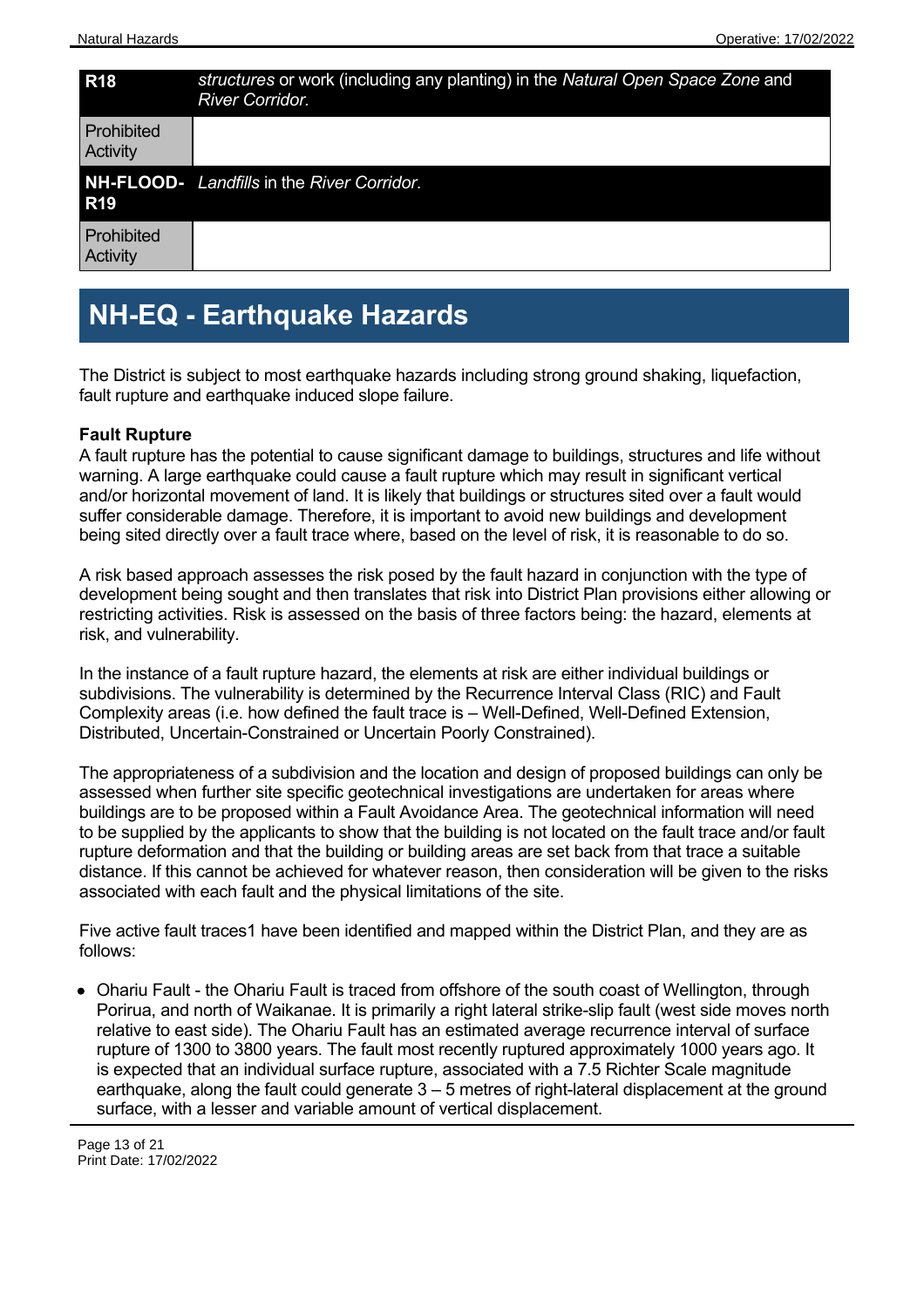- Northern Ohariu Fault the Northern Ohariu Fault has an estimated average recurrence interval of surface rupture of between 2000 to 4200 years. The fault most recently ruptured approximately 300 – 1000 years ago. It is expected that an individual surface rupture along the fault could generate 3 – 4 metres of right-lateral displacement at the ground surface.
- Gibbs Fault the activity and location of the Gibbs Fault is less well constrained than both the Ohariu and Northern Ohariu faults. The Gibbs Fault has a recurrence interval of between 3500 – 5000 years and is thought capable of generating earthquakes in the order of 6.7 – 6.8 (+/- 0.25) Richter Scale magnitude.
- $\bullet$ Ōtaki Forks Fault - the average recurrence and timing of faults on the Ōtaki Forks Fault is unknown. However, a 3500 – 5000 year recurrence interval has been estimated and the potential surface rupture has been estimated to be approximately 1 metre.
- Southeast Reikorangi Fault there is the least information on this fault. It is estimated that the recurrence interval of this fault is 5000 – 10,000 years.

**Note**: The information on the five active faults has been provided by the Institute of Geological and Nuclear Sciences in their report: Earthquake Fault Trace Survey Kāpiti Coast District dated August 2003, and their updated report August 2007.

### **Liquefaction**

There is potential for liquefaction to result in land subsidence across the District during a large distant earthquake event. Future observed liquefaction events in these areas may be associated with loose sand deposits within the floodplain deposits. There is also potential for lateral spread of the Waikanae and Ōtaki river banks.

During a large earthquake on the Wellington Fault or one of the faults in the District, the likelihood of liquefaction is more varied than a distant earthquake event and will depend on the ground conditions at a particular site.

### **Slope Failure**

The Kāpiti area has significant earthquake induced slope failure hazards particularly in the southern and southeastern parts of the District. For example between Pukerua Bay and Paekākāriki, the terrain is steep and slopes have a very high susceptibility to slope failure which could sever transport links to Wellington.

#### **Tsunami**

The District is considered to have a very low level risk from a damaging or catastrophic tsunami. The Kāpiti Coast has the lowest risk in the Wellington Region of a major or catastrophic tsunami, with earthquakes near the Solomon Islands posing the highest degree of risk. The risk for the Kāpiti Coast has been modelled using a distant Pacific sourced 500 year event which results in a wave height of 2.5 – 3 metres. This has been included in tsunami evacuation areas which are not part of this Plan.

While tsunami is acknowledged as a natural hazard for the District, the Council has not adopted District Plan regulations to control the hazard or risk specifically with a tsunami event. The method considered most appropriate for reducing the impact of this hazard is an early warning system and the civil defence plans for emergency response procedures. The provision of information by the civil defence emergency management office also assists community awareness and preparedness.

# **Policies - Earthquake Hazards**

**NH-EQ-P15** Activities within a Fault Avoidance Area

Page 14 of 21 Print Date: 17/02/2022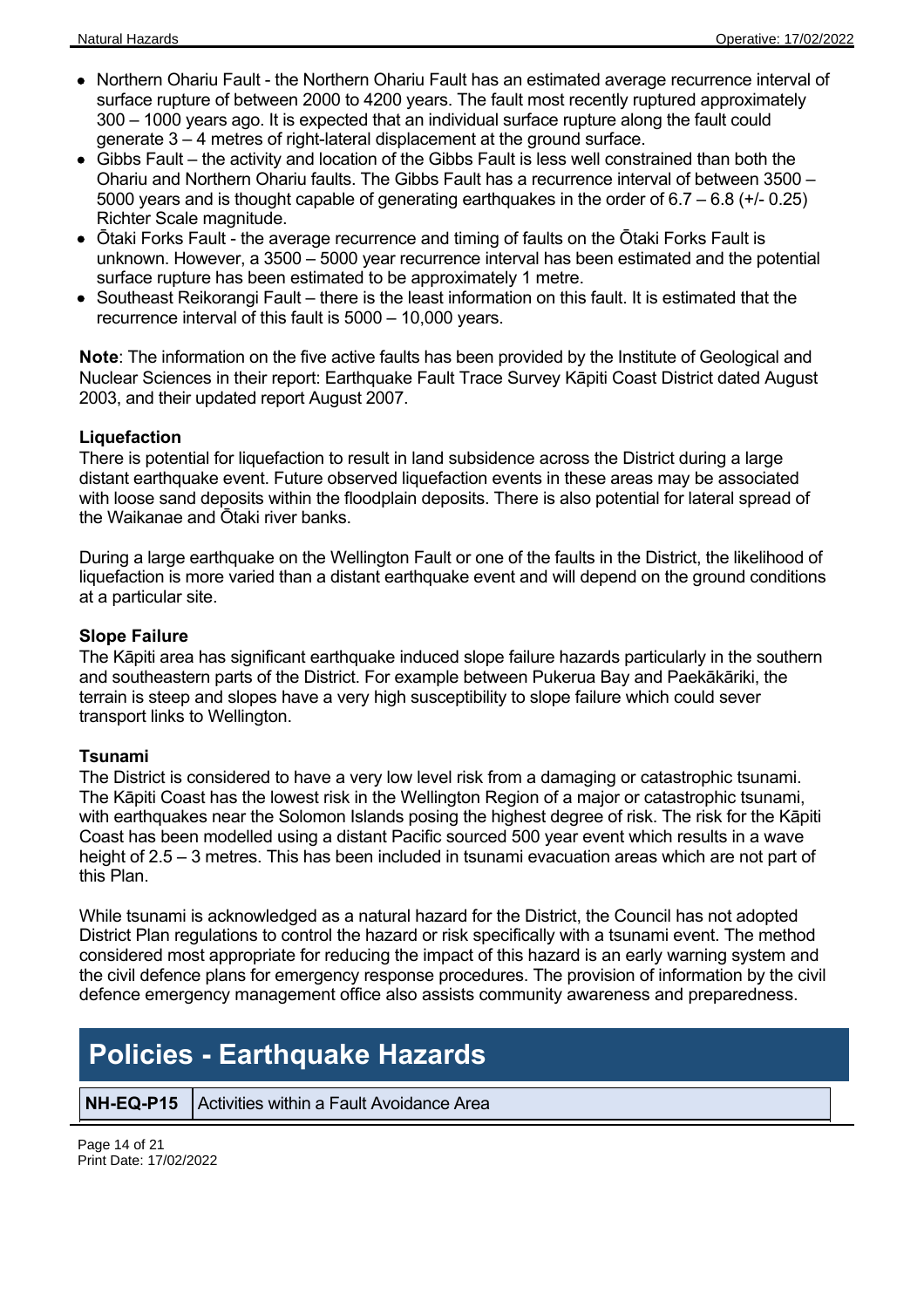When assessing applications for *subdivision*, use and *development* located within a *Fault Avoidance Area*, a *risk* management approach will be adopted and *Council* will consider a range of matters that seek to reduce the *risk* of *building* failure (excluding *minor buildings*) and loss of life from a fault rupture hazard, including:

- 1. geotechnical information provided by a suitably qualified person demonstrating that any *building* is not located on a fault trace or fault trace deformation and maintains a reasonable setback distance in accordance with any geotechnical recommendations;
- 2. the intensity of the *subdivision* and nature of future *development* of the *allotment(s)*, including *building* design and construction techniques, and the likelihood of *building* failure or loss of life if the fault ruptured within 50 years; and
- 3. with the exception of BIC Type 2c, 3 and 4 buildings (see NH-EQ-Table 2 Building Importance Category (BIC) and Representative Examples), it is not necessary to avoid or mitigate potential *effects* along the Southeast Reikorangi Fault; and excluding the *Well-Defined* and *Well-Defined Extensions Areas*, along the Gibbs and Ōtaki Forks faults.

The *risk* management approach takes into account Recurrence Interval Classes (RIC), *Building Importance Categories* (BIC) and *Fault Complexity*.

**NH-EQ-P16** Avoid High Density and High Risk Uses in Fault Avoidance Areas

Higher density and higher risk uses such as *commercial* and *industrial activities*, community *buildings* and multi-unit housing (BIC type 3 and 4 in NH-EQ-Table 2 - Building Importance Category (BIC) and Representative Examples) will be located to avoid Fault Avoidance Areas where they are identified in the Risk Management Approach.

**NH-EQ-P17** Liquefaction Prone Land

Plan Change 1B (Liquefaction risk management for new buildings) proposes amendments to this policy.

When assessing applications for *subdivisions* which are located on sandy, alluvial or peat soils, a *risk* management approach shall be adopted and *Council* will consider a range of matters that seek to reduce the *risk* to people and property, including:

- 1. geotechnical information from a suitably qualified person on *liquefaction* provided with any *subdivision* or *development* application;
- 2. the intensity of the *subdivision* and nature of future *development* of the *allotment*, including *building* design and construction techniques; and
- 3. the risk to people and property posed by the *liquefaction* hazard and the extent to which the activity could increase the *risk* posed by the *natural hazard*.

These investigations may result in identifying that some *allotments* are not suitable for *development* and any such proposal would be declined.

**NH-EQ-P18** Tsunami

Residents will be warned to evacuate high risk areas prior to an anticipated distant source tsunami event and recommended to self evacuate in the event of a local earthquake. There will be no regulatory controls placed on development in high risk areas for tsunami in this Plan.

# **Rules - Earthquake Hazards**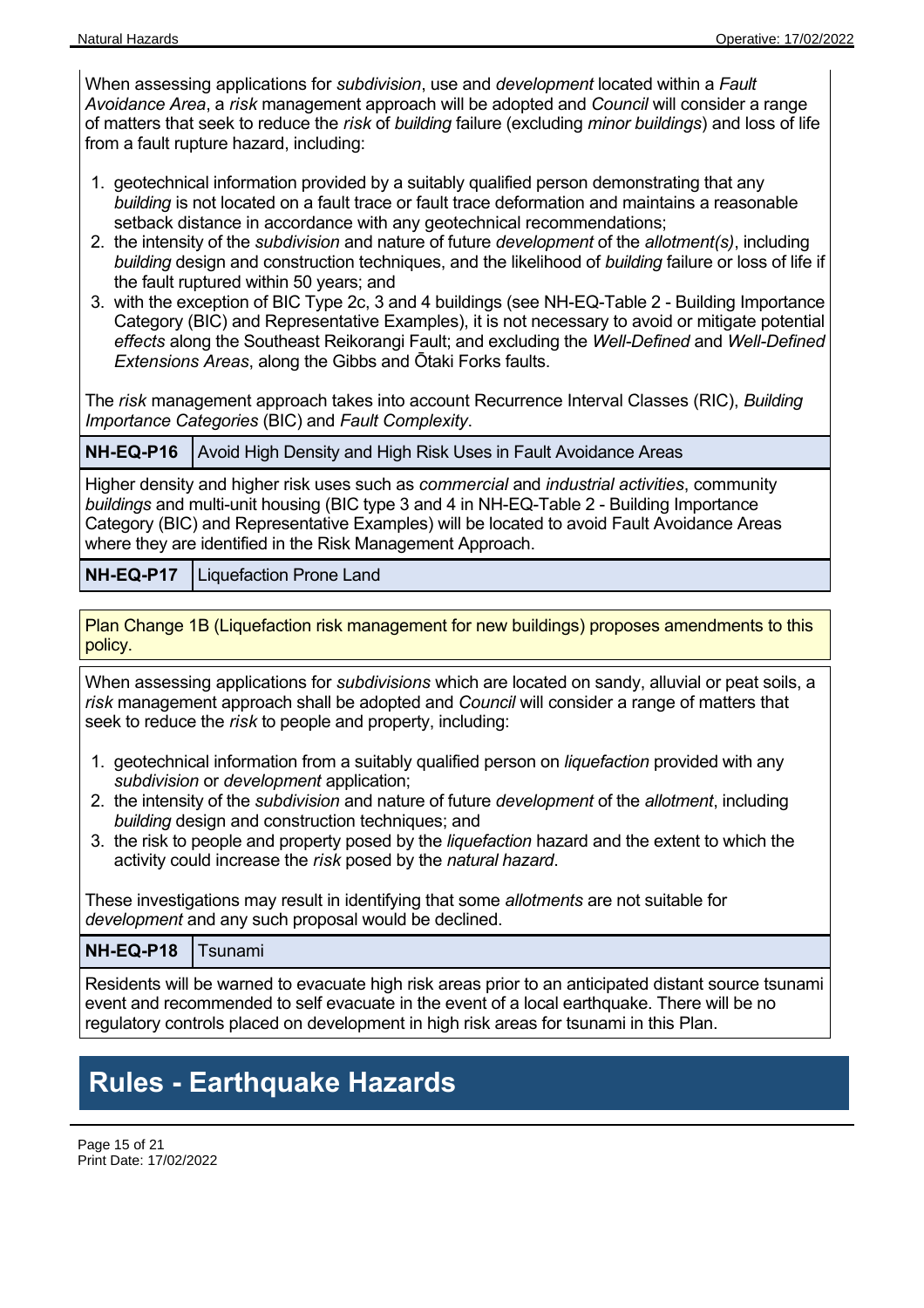The following rules for fault hazards and *liquefaction* apply to all *zones*. The rules for earthquake hazards need to be read in conjunction with NH-EQ Table 2 - Building Importance Category Table set out after the earthquake hazard rules. See additional natural hazard related rules within the District Wide Subdivision Matters chapter.

| NH-EQ-R20                                                    | Any activity not specified as a permitted, controlled, restricted discretionary,<br>discretionary or non-complying activity in the NH-EQ rules.                                                                                                                                                                                                                                                                                                                                                                                                                                                                                                                                                                                                                                                                                                                                                                                                                                                                                                                                                                                       |  |  |  |
|--------------------------------------------------------------|---------------------------------------------------------------------------------------------------------------------------------------------------------------------------------------------------------------------------------------------------------------------------------------------------------------------------------------------------------------------------------------------------------------------------------------------------------------------------------------------------------------------------------------------------------------------------------------------------------------------------------------------------------------------------------------------------------------------------------------------------------------------------------------------------------------------------------------------------------------------------------------------------------------------------------------------------------------------------------------------------------------------------------------------------------------------------------------------------------------------------------------|--|--|--|
| Permitted<br><b>Activity</b>                                 | <b>Standards</b><br>1. The activity complies with all <i>permitted activity</i> standards in Rules NH-EQ-R20<br>and NH-EQ-R21.                                                                                                                                                                                                                                                                                                                                                                                                                                                                                                                                                                                                                                                                                                                                                                                                                                                                                                                                                                                                        |  |  |  |
| NH-EQ-R21                                                    | Buildings (excluding minor buildings) within Fault Avoidance Areas.<br><b>Note: Refer to NH-EQ-Table 2 - Building Importance Category and NH-EQ-Table 3</b><br>- Risk Based Matrix                                                                                                                                                                                                                                                                                                                                                                                                                                                                                                                                                                                                                                                                                                                                                                                                                                                                                                                                                    |  |  |  |
| Permitted<br><b>Activities</b>                               | <b>Standards</b><br>1. Within Well-Defined and Well Defined Extension areas for Ohariu and Northern<br>Ohariu faults: Buildings that are defined as Building Importance Category (BIC)<br>Type 1; that comply with the <i>permitted activity</i> standards for the zone.<br>2. Within Well-Defined and Well Defined Extension areas for the Gibbs and Otaki<br>Forks faults: Structures that are defined as BIC Type 1 and 2a; that comply with<br>the permitted activity standards for the zone.<br>3. Within Well-Defined and Well Defined Extension areas for the Southeast<br>Reikorangi Fault: Structures that are defined as BIC Type 1, 2a and 2b; that<br>comply with the permitted activity standards for the zone.<br>4. Within Distributed, Uncertain-Constrained and Uncertain-Poorly Constrained<br>areas for the Ohariu and Northern Ohariu faults: Structures that are defined as<br>BIC Type 1 and 2a.<br>5. Within Distributed, Uncertain-Constrained and Uncertain-Poorly Constrained<br>areas for the Gibbs, Otaki Forks and Southeast Reikorangi faults: Structures<br>that are defined as BIC Type 1, 2a and 2b. |  |  |  |
| <b>NH-EQ-R22</b>                                             | Buildings (excluding minor buildings) within Fault Avoidance Areas that:<br>1. do not comply with the <i>permitted activity</i> standards; or<br>2. are identified as a restricted discretionary activity in NH-EQ-Table 3 - Risk<br>Based Matrix and NH-EQ-Table 2 - Building Importance Category.                                                                                                                                                                                                                                                                                                                                                                                                                                                                                                                                                                                                                                                                                                                                                                                                                                   |  |  |  |
| <b>Restricted</b><br><b>Discretionary</b><br><b>Activity</b> | <b>Standards</b><br><b>Matters of Discretion</b><br>Geotechnical information must be<br>1. The location of any building area<br>1.<br>provided by a suitably qualified<br>relative to the location and depth of<br>person demonstrating that the<br>fault traces.<br>building is not located on a fault<br>2. The location and design of buildings<br>trace or fault trace deformation. The<br>to mitigate effects from a fault rupture<br>information shall identify the location<br>hazard.<br>and depth of the Fault Trace in<br>3. The level of risk posed by the fault<br>respect of any building platform. The<br>trace rupturing.<br>information must be recorded using<br>4. The manner in which the topography,                                                                                                                                                                                                                                                                                                                                                                                                              |  |  |  |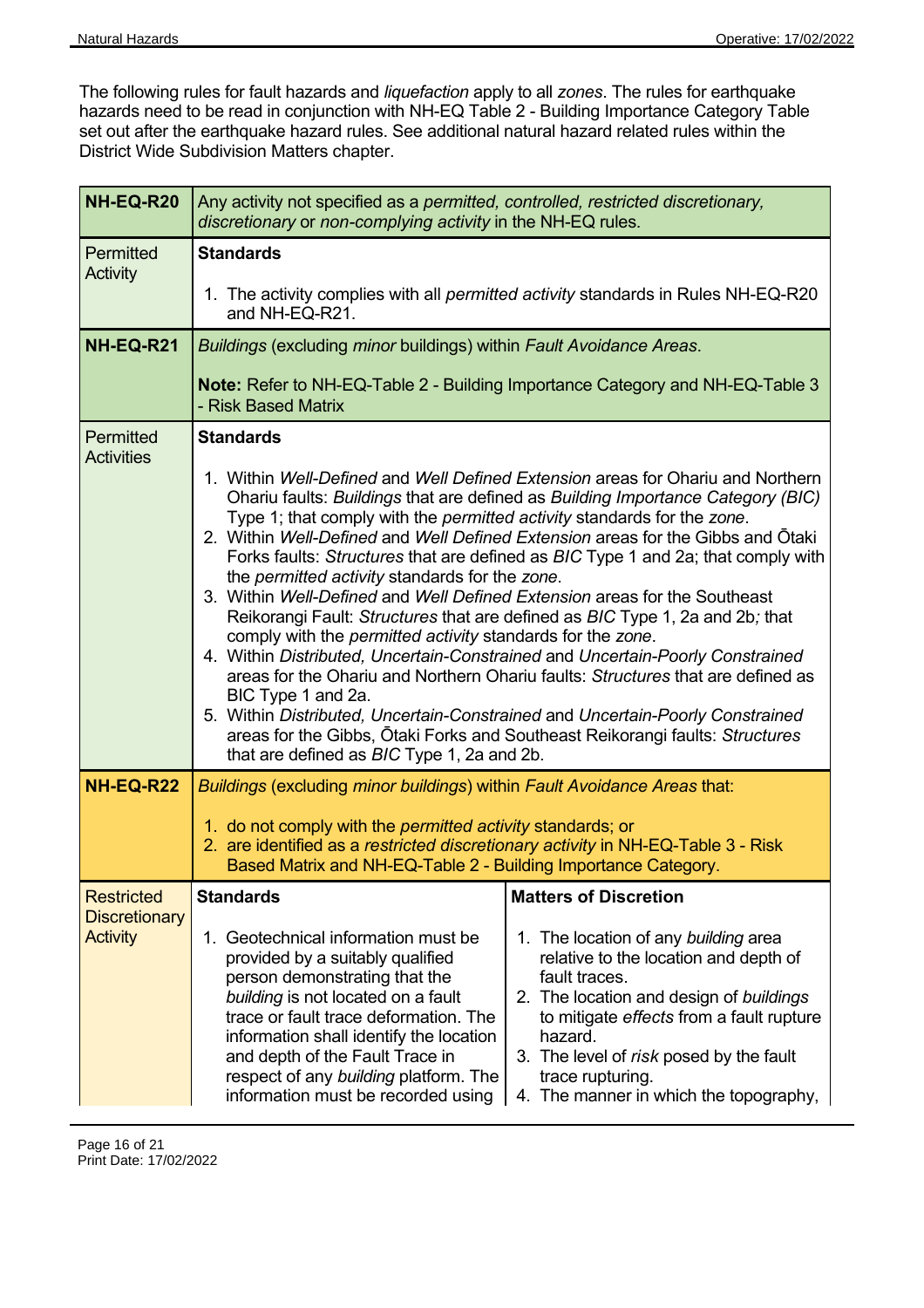|           | <b>Geographical Positioning Satellite</b><br>land features of the subject site and<br>(GPS) Information System.<br>access to infrastructure affect the<br>2. Within Well-Defined and Well-<br>ability to locate the building area.<br>Defined Extension Areas for the<br>5. In respect to BIC Type 2c buildings;<br>the nature, scale and use of those<br><b>Ohariu and Northern Ohariu faults:</b><br>buildings.<br><i>structures</i> that are defined as <i>BIC</i><br>Type 2a and 2b.<br>3. Within Well-Defined and Well-<br>Defined Extension Areas for the<br>Gibbs and Otaki Forks faults:<br>structures that are defined as BIC<br>Type 2b.<br>4. Within Distributed, Uncertain-<br>Constrained and Uncertain-Poorly<br>Constrained Areas for Ohariu and<br>Northern Ohariu faults: <i>structures</i><br>that are defined as BIC Type 2b.<br>5. Within all Fault Avoidance Areas for<br>all faults: <i>structures</i> that are defined<br>as <i>BIC</i> Type 2c. |
|-----------|-------------------------------------------------------------------------------------------------------------------------------------------------------------------------------------------------------------------------------------------------------------------------------------------------------------------------------------------------------------------------------------------------------------------------------------------------------------------------------------------------------------------------------------------------------------------------------------------------------------------------------------------------------------------------------------------------------------------------------------------------------------------------------------------------------------------------------------------------------------------------------------------------------------------------------------------------------------------------|
| NH-EQ-R23 | Any new building (excluding minor buildings) defined as BIC Type 2c, 3 and 4<br>located on land with sand or peat soils.                                                                                                                                                                                                                                                                                                                                                                                                                                                                                                                                                                                                                                                                                                                                                                                                                                                |

Plan Change 1B (Liquefaction risk management for new buildings) proposes amendments to this rule, which have legal effect once a decision on submissions relating to this rule is made and public notified.

| <b>Restricted</b><br><b>Discretionary</b><br><b>Activity</b> | <b>Standards</b><br>1. Geotechnical information must be<br>provided by a suitably qualified and<br>experienced person (to building<br>consent level) on liquefaction.                        | <b>Matters of Discretion</b><br>1. The outcomes of the geotechnical<br>investigation on liquefaction by a<br>suitably qualified and experienced<br>person.<br>2. Whether the potential risk to the<br>health and safety of the people and<br>property from liquefaction can be<br>avoided or mitigated.<br>3. The design and location of the<br>building. |
|--------------------------------------------------------------|----------------------------------------------------------------------------------------------------------------------------------------------------------------------------------------------|-----------------------------------------------------------------------------------------------------------------------------------------------------------------------------------------------------------------------------------------------------------------------------------------------------------------------------------------------------------|
| NH-EQ-R24                                                    | Any activity listed as restricted discretionary in NH-EQ-R22, NH-EQ-R23, and SUB-<br>DW-R9 that does not comply with one or more of the associated standards, unless<br>otherwise specified. |                                                                                                                                                                                                                                                                                                                                                           |

Plan Change 1B (Liquefaction risk management for new buildings) proposes amendments to this rule, which have legal effect once a decision on submissions relating to this rule is made and public notified.

| Discretionary<br><b>Activity</b> |                                                                                                                       |
|----------------------------------|-----------------------------------------------------------------------------------------------------------------------|
|                                  | <b>NH-EQ-R25</b> The location of <i>structures</i> defined as <i>BIC Type 3</i> and <i>Type 4</i> and any Type 1, 2a, |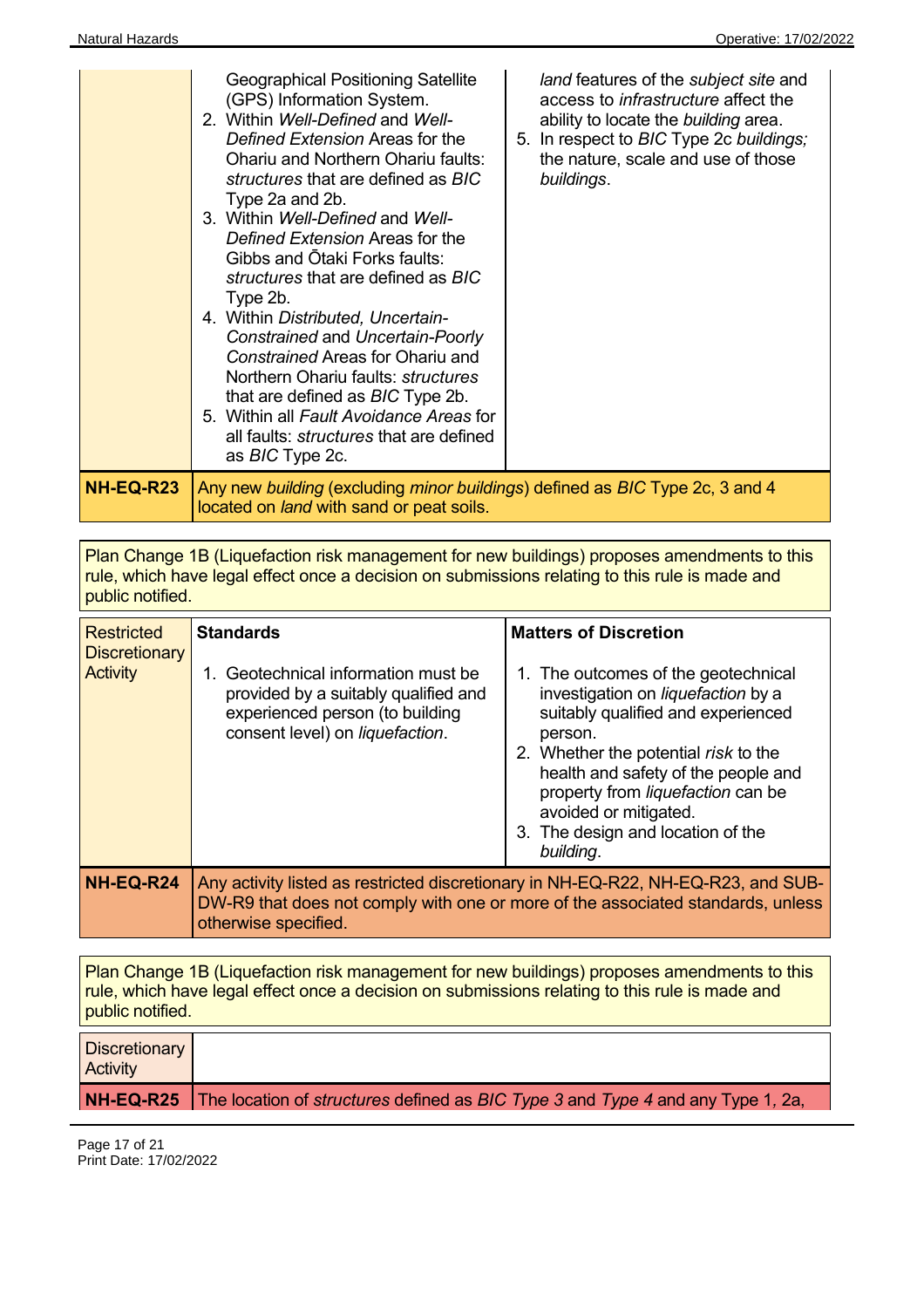|                                             | 2b, 2c structure associated with a Type 3 or Type 4 structure or activity within the<br>Fault Avoidance Areas (NH-EQ-Table 3 - Risk Based Matrix and NH-EQ - Table 2 -<br>Building Importance Category below). |
|---------------------------------------------|----------------------------------------------------------------------------------------------------------------------------------------------------------------------------------------------------------------|
| Non-<br><b>Complying</b><br><b>Activity</b> |                                                                                                                                                                                                                |

| NH-EQ-<br>Table 2 -<br><b>Building</b><br>Importance                   | <b>Building</b><br>Importance<br>Category<br>(BIC) | Description                                                                                                                                                                                                                   | <b>Examples</b>                                                                                                                                                                                                                                                                                                                                                                                                                                |
|------------------------------------------------------------------------|----------------------------------------------------|-------------------------------------------------------------------------------------------------------------------------------------------------------------------------------------------------------------------------------|------------------------------------------------------------------------------------------------------------------------------------------------------------------------------------------------------------------------------------------------------------------------------------------------------------------------------------------------------------------------------------------------------------------------------------------------|
| Category<br>(BIC) and<br><b>Representa-</b><br>tive<br><b>Examples</b> | 1                                                  | Temporary and/or non-<br>habitable structures and<br>additions to existing dwellings<br>with low hazard to life and other<br>properties (provided those<br>additions do not increase the<br>number of dwellings on the site). | • Non-habitable stand-alone<br>structures<br>Accessory<br>$\bullet$<br><b>Buildings (excluding minor</b><br>buildings)<br>Farm buildings, fences<br>$\bullet$<br>Towers in rural situations<br>Additions to any dwelling type,<br>including additions to existing<br>two-storey dwellings                                                                                                                                                      |
|                                                                        | 2a                                                 | <b>Timber-Framed single-storey</b><br>residential construction <300m <sup>2</sup> .                                                                                                                                           | Timber framed single-storey<br>$\bullet$<br>dwellings <300m <sup>2</sup><br>Minor residential units<br>$\bullet$                                                                                                                                                                                                                                                                                                                               |
|                                                                        | 2 <sub>b</sub>                                     | <b>Other Residential Buildings</b><br>including timber-framed<br>residential construction with a<br>floor area greater than $300m^2$<br>and/or with multiple storeys, and<br>specific other residential<br>construction.      | Timber framed with multiple<br>$\bullet$<br>storeys<br>• Timber framed houses with<br>area > $300m2$<br>Houses outside the scope of<br>$\bullet$<br>NZS 3604 "Timber Framed<br>Buildings"                                                                                                                                                                                                                                                      |
|                                                                        | 2c                                                 | <b>Normal Structures (including</b><br>structures not in other<br>categories).                                                                                                                                                | Multi-occupancy residential,<br>commercial and industrial<br>buildings                                                                                                                                                                                                                                                                                                                                                                         |
|                                                                        | 3                                                  | <b>Important Structures that may</b><br>contain people in crowds or<br>contents of high value to the<br>community or pose risks to<br>people in crowds.                                                                       | Public assembly buildings.<br>$\bullet$<br>Theatres and cinemas<br>$\bullet$<br>< 1000 m <sup>2</sup><br>Car parking buildings<br>Emergency medical and other<br>emergency facilities not<br>designated as critical post<br>disaster facilities<br>• Airport terminals, railway<br>stations, schools<br>Museums and art galleries<br>$\bullet$<br>Municipal buildings<br>Grandstands<br><b>Service Stations</b><br><b>Hazardous facilities</b> |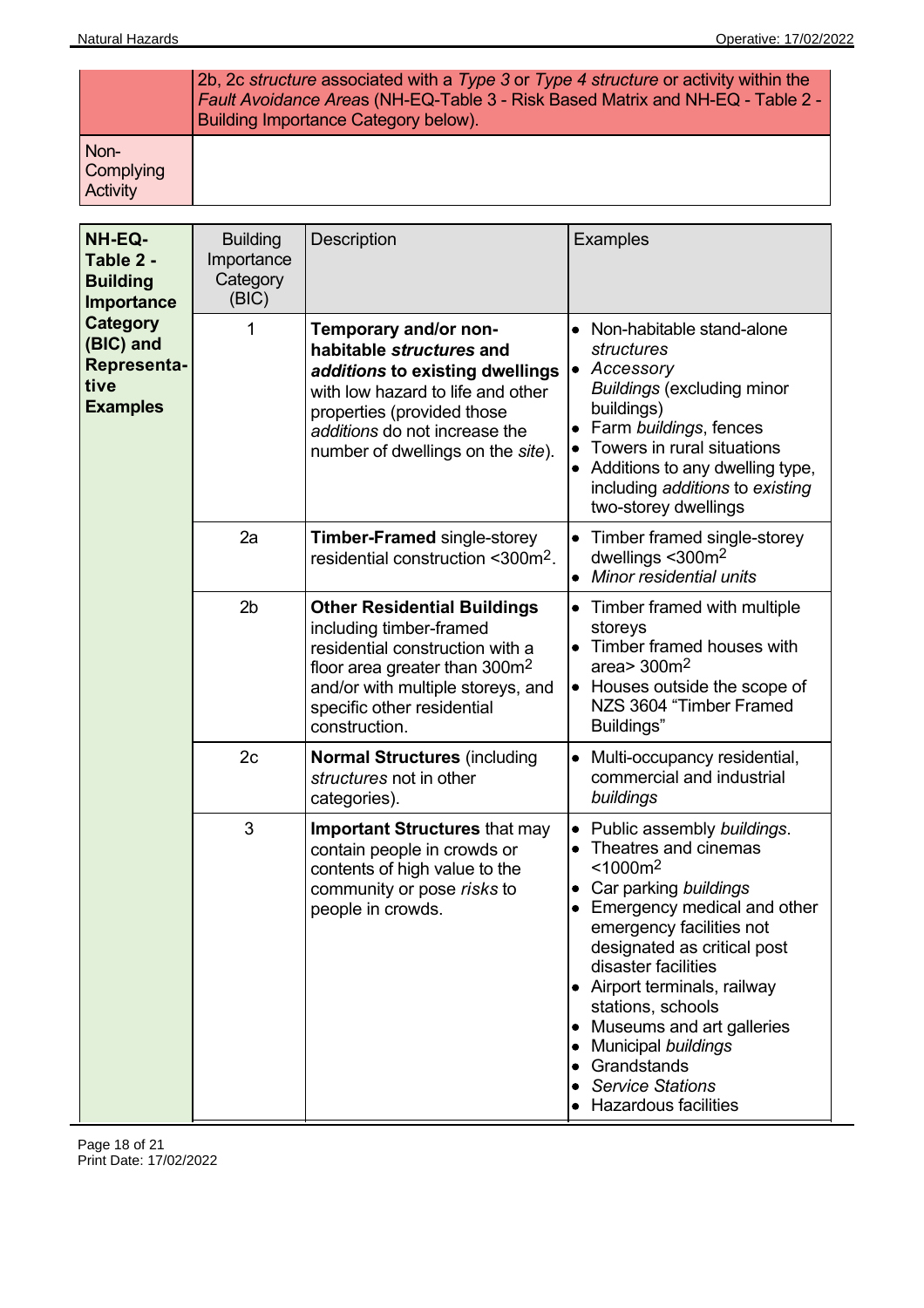| 4                                                                                                                                                                                                                                                                                                                                                                                                                                       | <b>Critical Structures with special</b><br>post disaster functions. | Major <i>infrastructure</i> facilities<br>$\bullet$<br>Air traffic control installations<br>Designated civilian emergency<br>centres, medical emergency<br>facilities, emergency vehicle<br>garages, fire and police<br>stations |
|-----------------------------------------------------------------------------------------------------------------------------------------------------------------------------------------------------------------------------------------------------------------------------------------------------------------------------------------------------------------------------------------------------------------------------------------|---------------------------------------------------------------------|----------------------------------------------------------------------------------------------------------------------------------------------------------------------------------------------------------------------------------|
| Note:<br>• Subdivisions located within a Fault Avoidance Area are controlled by separate<br>rules. Where a <i>subdivision</i> has occurred within a Fault Avoidance Area and<br>consent notices control the location of or define a building area – the directions of<br>the consent notices are to be given primacy over these provisions.<br>$\bullet$ The Ruilding Importance Categories of Type 1. 2a, 2b, 3 and 4 are adapted from |                                                                     |                                                                                                                                                                                                                                  |

| • The Building Importance Categories of Type 1, 2a, 2b, 3 and 4 are adapted from |
|----------------------------------------------------------------------------------|
| GNS Science, "Earthquake Fault Trace Survey Kāpiti Coast District," 2003.        |

| NH-EQ-<br>Table 3 -<br><b>Risk Based</b><br><b>Matrix Table</b><br>for Fault<br><b>Hazard for</b><br><b>Development</b> | <b>Fault</b><br><b>Complexity</b>                                                                                  | <b>Recurrence</b><br><b>Interval Class II</b><br><b>Ohariu Fault and</b><br><b>Northern Ohariu</b><br><b>Fault</b><br>>2000yrs - ≤ 3500yrs | <b>Recurrence</b><br><b>Interval Class III</b><br><b>Gibbs Fault and</b><br><b>Otaki Forks Fault</b><br>> 3500yrs -<br>≤5000yrs | <b>Recurrence</b><br><b>Interval Class IV</b><br><b>South-East</b><br>Reikorangi Fault<br>>5000yrs -<br>≤10000yrs |
|-------------------------------------------------------------------------------------------------------------------------|--------------------------------------------------------------------------------------------------------------------|--------------------------------------------------------------------------------------------------------------------------------------------|---------------------------------------------------------------------------------------------------------------------------------|-------------------------------------------------------------------------------------------------------------------|
| only for<br>Ohariu,                                                                                                     | <b>LIVING ZONES</b>                                                                                                |                                                                                                                                            |                                                                                                                                 |                                                                                                                   |
| <b>Northern</b><br>Ohariu,<br>Gibbs,<br><b>South-East</b><br>Reikorangi<br>and <b>Otaki</b><br><b>Faults</b>            | <b>Well Defined</b><br>and Well<br><b>Defined</b><br><b>Extension</b>                                              | Type 1: Permitted<br>Type 2a & 2b & 2c:<br><b>Restricted</b><br>Discretionary<br>Type 3 & 4: Non-<br>Complying                             | Type 1 & 2a:<br>Permitted<br>Type 2b & 2c:<br>Restricted<br>Discretionary<br>Type 3 & 4: Non-<br>Complying                      | Type 1, 2a & 2b:<br>Permitted<br>Type 2c: Restricted<br>Discretionary<br>Type 3 & 4: Non-<br>Complying            |
|                                                                                                                         | <b>Distributed</b><br><b>Uncertain-</b><br><b>Constrained</b><br>Uncertain-<br><b>Poorly</b><br><b>Constrained</b> | Type 1 & 2a:<br>Permitted<br>Type 2b & 2c:<br><b>Restricted</b><br>Discretionary<br>Type 3 & 4: Non-<br>Complying                          | Type 1, 2a & 2b:<br>Permitted<br>Type 2c: Restricted<br>Discretionary<br>Type 3 & 4: Non-<br>Complying                          | Type 1, 2a & 2b:<br>Permitted<br>Type 2c: Restricted<br>Discretionary<br>Type 3 & 4: Non-<br>Complying            |
|                                                                                                                         | <b>RURAL ZONES</b>                                                                                                 |                                                                                                                                            |                                                                                                                                 |                                                                                                                   |
|                                                                                                                         | <b>Well Defined</b><br>and Well<br><b>Defined</b><br><b>Extension</b>                                              | Type 1: Permitted<br>Type 2a & 2b & 2c:<br><b>Restricted</b><br>Discretionary<br>Type 3 & 4: Non-<br>Complying                             | Type 1& 2a:<br>Permitted<br>Type 2b & 2c:<br>Restricted<br>Discretionary<br>Type 3 & 4: Non-<br>Complying                       | Type 1, 2a & 2b:<br>Permitted<br>Type 2c: Restricted<br>Discretionary<br>Type 3 & 4: Non-<br>Complying            |
|                                                                                                                         | <b>Distributed</b>                                                                                                 | Type 1: & 2a:                                                                                                                              | Type 1, 2a & 2b:                                                                                                                | Type 1, 2a & 2b:                                                                                                  |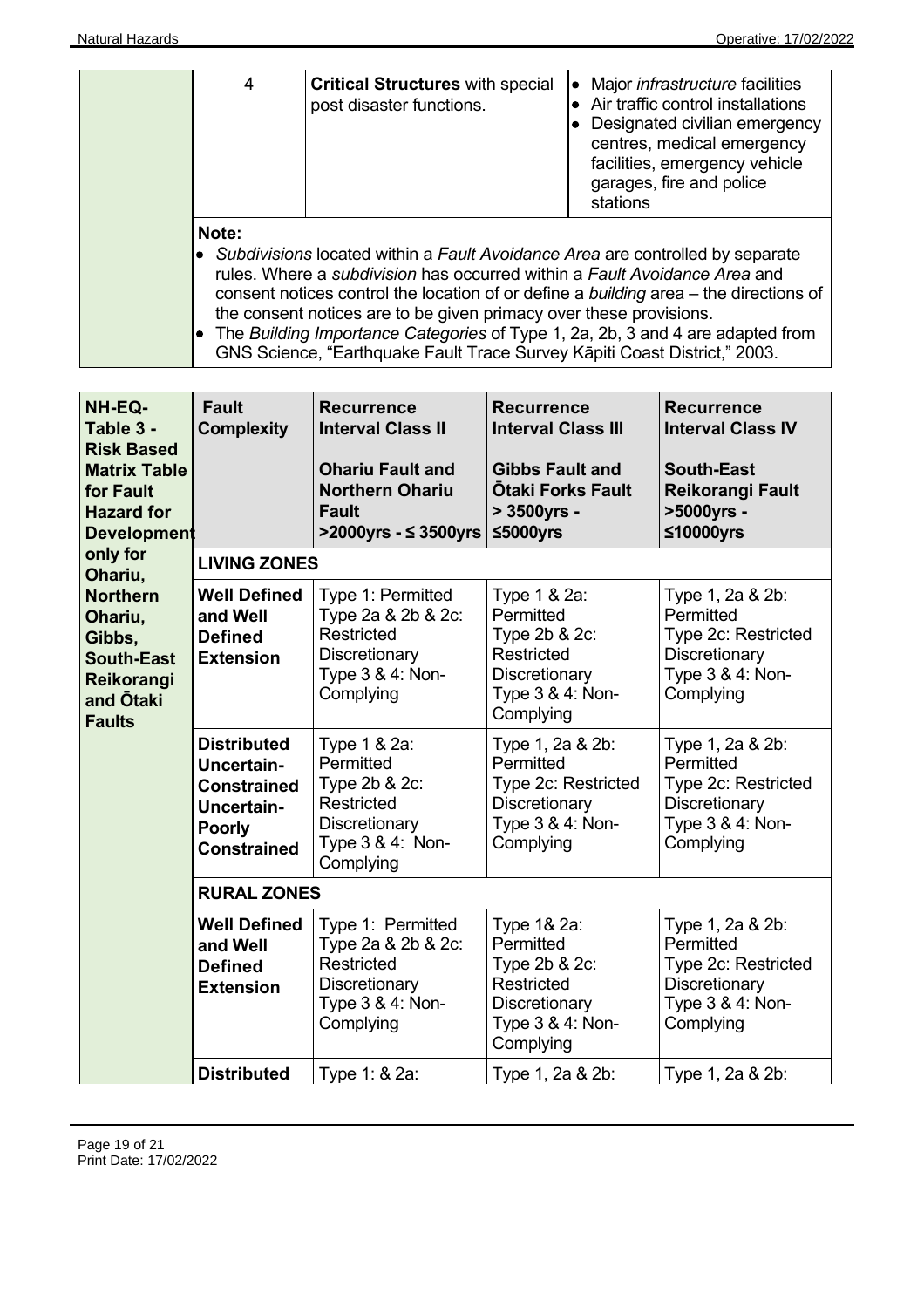| <b>Uncertain-</b><br><b>Constrained</b><br><b>Uncertain-</b><br><b>Poorly</b><br><b>Constrained</b> | Permitted<br>Type 2b & 2c:<br>Restricted<br>Discretionary<br>Type 3 & 4: Non-<br>Complying                                                                                                                                                                                                                                                                                                                                                                                                                                                                                                                                                                                                                                                                                                                        | Permitted<br>Type 2c: Restricted<br>Discretionary<br>Type 3 & 4: Non-<br>Complying | Permitted<br>Type 2c: Restricted<br>Discretionary<br>Type 3 & 4: Non-<br>Complying |
|-----------------------------------------------------------------------------------------------------|-------------------------------------------------------------------------------------------------------------------------------------------------------------------------------------------------------------------------------------------------------------------------------------------------------------------------------------------------------------------------------------------------------------------------------------------------------------------------------------------------------------------------------------------------------------------------------------------------------------------------------------------------------------------------------------------------------------------------------------------------------------------------------------------------------------------|------------------------------------------------------------------------------------|------------------------------------------------------------------------------------|
| Note:                                                                                               | • Subdivisions located within a Fault Avoidance Area are controlled by separate<br>rules. Where a <i>subdivision</i> has occurred within a <i>Fault Avoidance Area</i> and<br>consent notices control the location of a or define a building area – the directions<br>of the consent notices are to be given primacy over these provisions<br>$\bullet$ The information has been modified from table prepared by GNS Science,<br>"Earthquake Fault Trace Survey, Kāpiti Coast District" 2003.<br>$\bullet$ The Building Importance Categories of Type 1, 2a, 2b, 3 and 4 are defined in NH-<br>EQ-Table 2 and are taken from GNS Science, "Earthquake Fault Trace Survey<br>Kāpiti Coast District", 2003.<br>• The resource consent category applies only to the development of buildings, not<br>to subdivision. |                                                                                    |                                                                                    |

### **NH-FIRE - Fire Hazards**

### **Fire Hazards**

The nature of the Kāpiti Coast climate varies greatly, resulting in the District developing a high fire danger, sometimes earlier than the rest of the Wellington Region. Some areas of the District are more prone to wildfire than others. The coastal dune area is very quick to dry out following periods of low rainfall or sustained northwest winds. The lowland hills of the Tararua Ranges are also being increasingly planted in exotic pine which increases the fire risk. The wildfire hazard (risk to life and property) has increased due to increasing development in these high risk wildfire zones. Climate change projections pose an additional wildfire threat with increased propensity for drought and stronger or more sustained wind events.

The rules and standards for managing fire hazards require all rural properties and commercial forests, to have access roads and tracks that are appropriately designed, built, and maintained for entry and exit of fire fighting vehicles. The District Plan also requires that all residential properties in rural areas (developed since 1999) must have a water tank situated on their property, so that it can be used for fire fighting purposes. Developers are also required to have water storage tanks specifically for fire fighting purposes strategically placed in any rural area development. These rules and standards relating to fire hazards are set out in the Rural and Open Space chapters of this Plan.

### **Policies - Fire Hazards**

| NH-FIRE-   | <b>Fire Hazards</b> |
|------------|---------------------|
| <b>P19</b> |                     |

*Risks* to people and property from fire hazards will be minimised by:

1. requiring *plantation forestry* and forestry harvesting activities in rural, *open space,* and natural open space *zones* to be designed to enable quick response to fire;

Page 20 of 21 Print Date: 17/02/2022